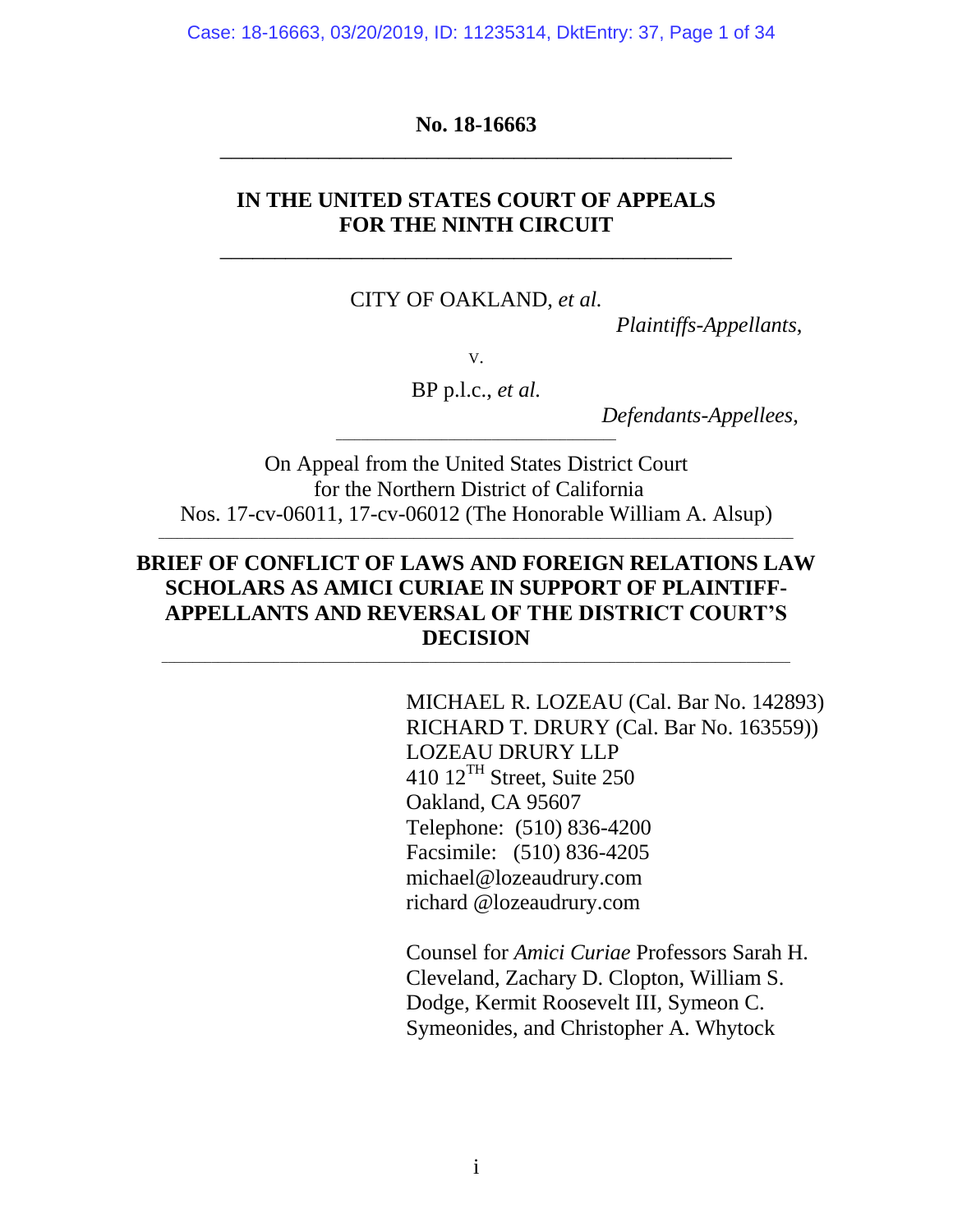# **TABLE OF CONTENTS**

| $\mathbf{I}$ . |                | THE DISTRICT COURT ERRED IN APPLYING THE<br>FEDERAL PRESUMPTION AGAINST                                          |  |
|----------------|----------------|------------------------------------------------------------------------------------------------------------------|--|
|                | A.             | The Federal Presumption Against Extraterritoriality Does                                                         |  |
|                | <b>B.</b>      | The Federal Presumption Against Extraterritoriality Does                                                         |  |
| II.            |                | "JUDICIAL CAUTION" IS NOT A BASIS FOR LIMITING<br>THE GEOGRAPHIC SCOPE OF CALIFORNIA LAW. 15                     |  |
|                | $\mathbf{A}$ . | The Limits That the Supreme Court Has Placed on ATS                                                              |  |
|                | <b>B.</b>      | Foreign Relations Concerns Can Preempt the Application<br>of State Law Only in Limited Circumstances Not Present |  |
|                |                |                                                                                                                  |  |
|                |                |                                                                                                                  |  |
|                |                |                                                                                                                  |  |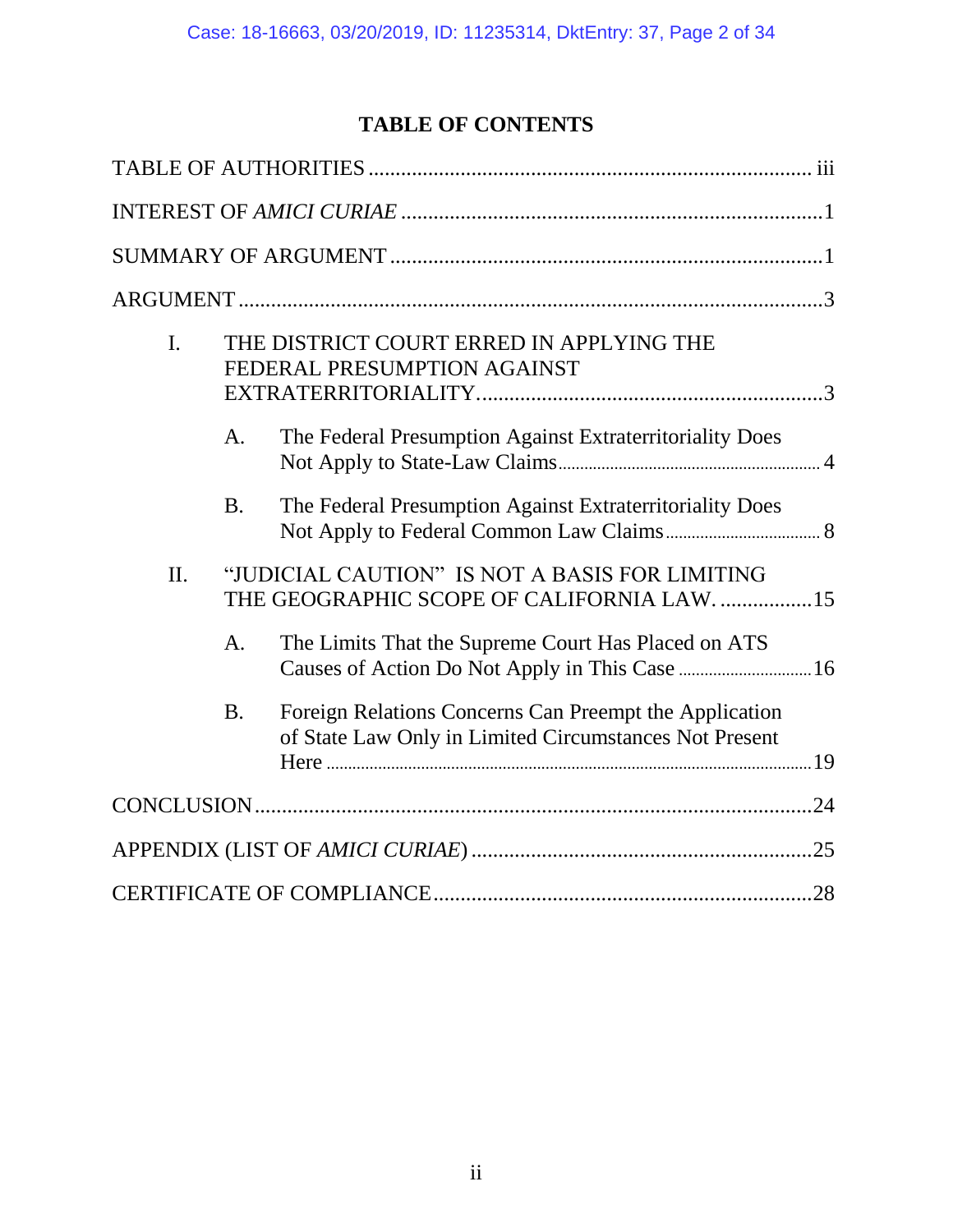# **TABLE OF AUTHORITIES**

# **CASES**

<span id="page-2-0"></span>

| Pages $(s)$                                         |
|-----------------------------------------------------|
| Absolute Activist Value Master Fund Ltd. v. Ficeto, |
| Am. Banana Co. v. United Fruit Co.,                 |
| Am. Ins. Ass'n v. Garamendi,                        |
| Anschutz Corp. v. Merrill Lynch & Co.,              |
| Bernhard v. Harrah's Club,                          |
| California v. BP P.L.C.,                            |
| City of Oakland v. BP P.L.C.,                       |
| Cory v. Shierloh,                                   |
| E.E.O.C. v. Arabian American Oil Co.,               |
| Erie R.R. Co. v. Tompkins,                          |
| Foley Bros., Inc. v. Filardo,                       |
| Harris v. Polskie Linie Lotnicze,                   |
| Jesner v. Arab Bank, PLC,                           |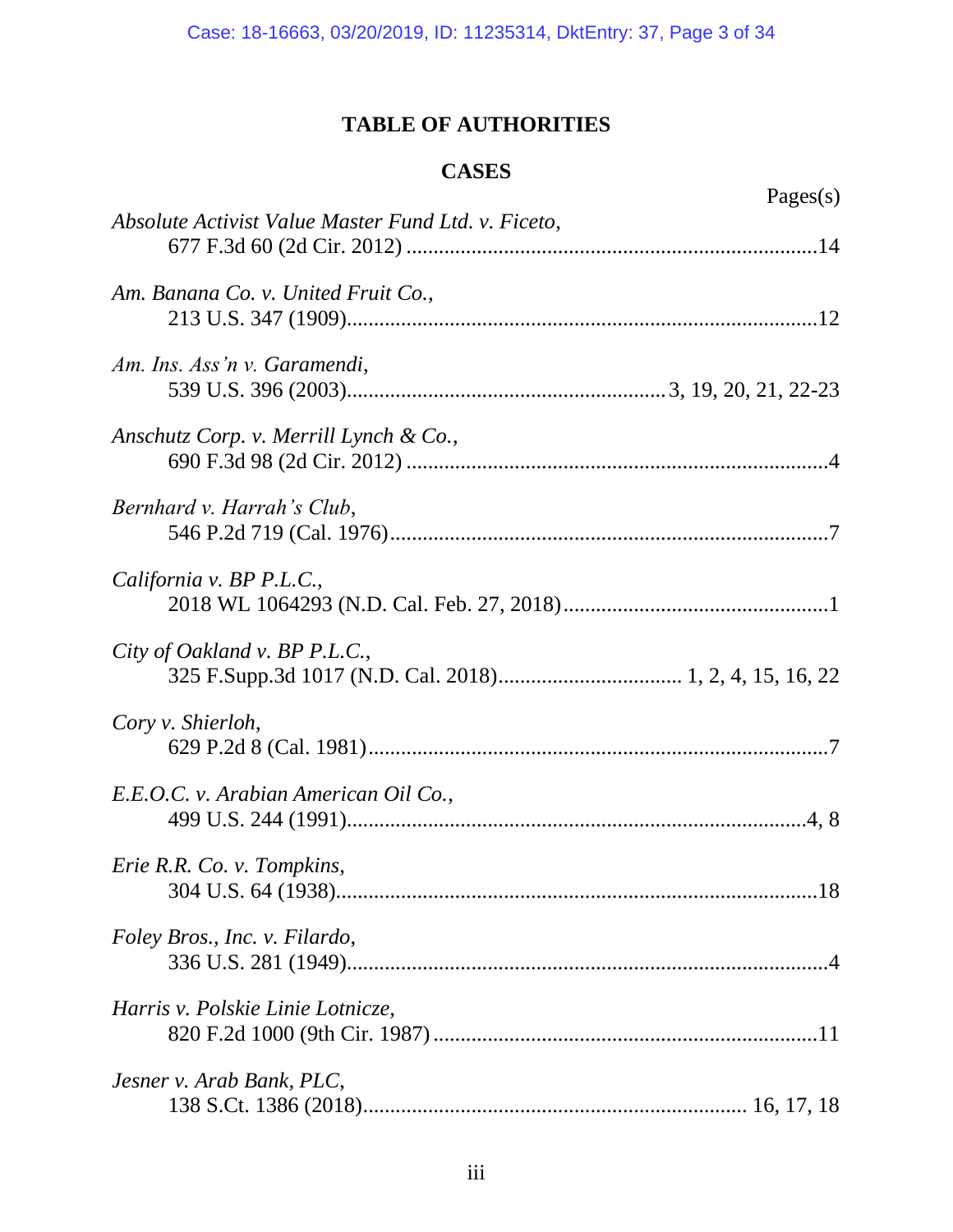| Kearney v. Salomon Smith Barney, Inc.,    |
|-------------------------------------------|
| Kiobel v. Royal Dutch Petroleum Co.,      |
| Leibman v. Prupes,                        |
| Medellin v. Texas,                        |
| Morrison v. Nat'l Austl. Bank Ltd.,       |
| New Jersey v. City of New York,           |
| People ex rel. Gallo v. Acuna,            |
| RJR Nabisco Inc. v. European Cmty.,       |
| S. Pac. Transp. Co. v. Pub. Util. Comm'n, |
| Sosa v. Alvarez-Machain,                  |
| Stoyas v. Toshiba Corp.,                  |
| Sullivan v. Oracle Corp.,                 |
| Tingey v. Pixley-Richards West, Inc.,     |
|                                           |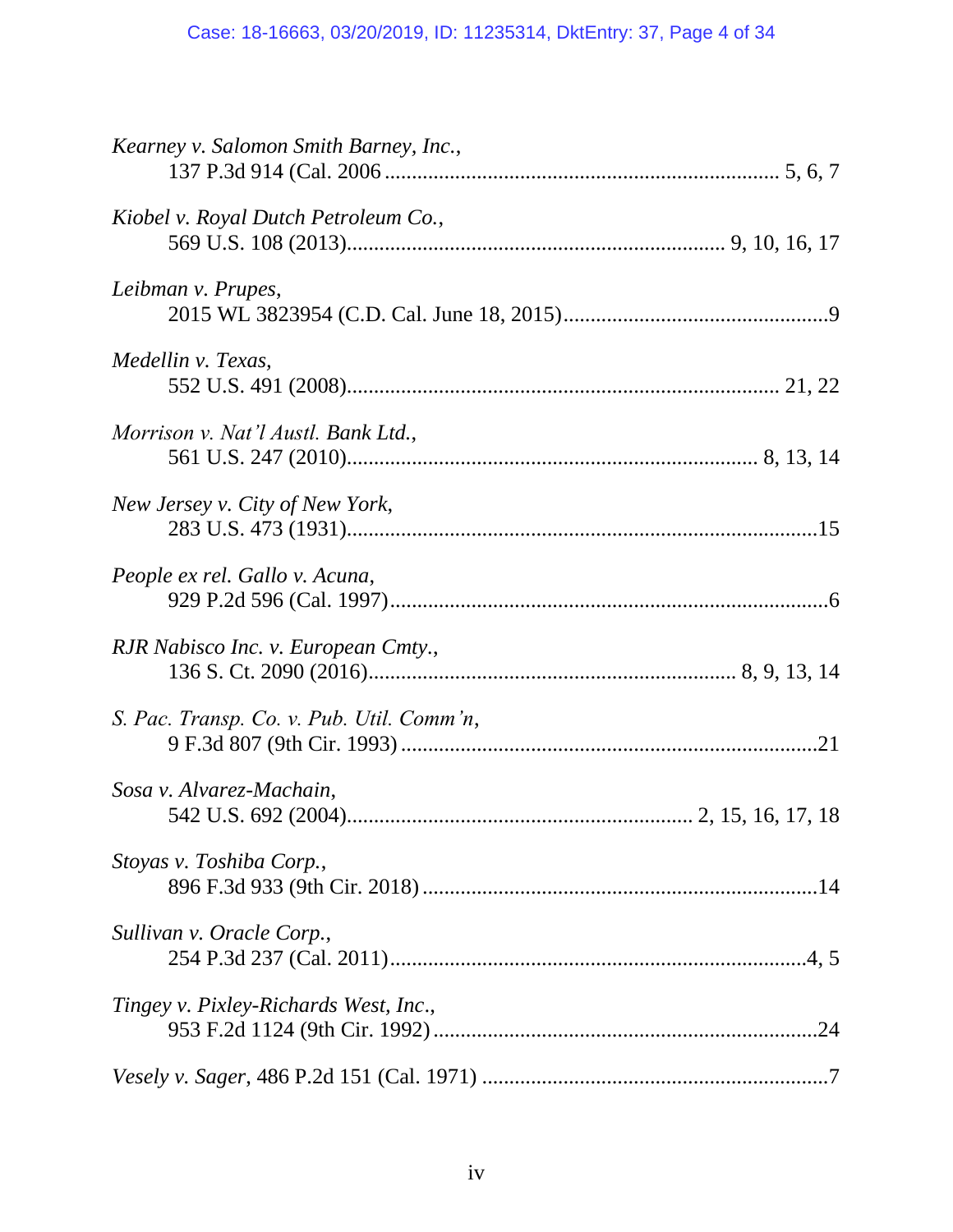| <i>Wabash Valley Power Ass'n v. Rural Electrification Admin.,</i> |  |
|-------------------------------------------------------------------|--|
|                                                                   |  |
|                                                                   |  |
| Zschernig v. Miller,                                              |  |

## **STATUTES**

# **RULES**

# **OTHER AUTHORITIES**

| International Convention on the Elimination of All Forms of Racial                                                                                      |
|---------------------------------------------------------------------------------------------------------------------------------------------------------|
| Jeffrey A. Meyer, <i>Extraterritorial Common Law: Does the Common Law</i>                                                                               |
| Optional Protocol to the Convention on the Rights of the Child on the Sale of<br>Children, Child Prostitution and Child Pornography, May 25, 2000, 2171 |
| Peter Hay, Patrick J. Borchers, Symeon C. Symeonides, & Christopher A.                                                                                  |
| Regulation (EC) No. 864/2007 of 11 July 2007 of the European Parliament and<br>of the Council on the Law Applicable to Non-Contractual Obligations      |
|                                                                                                                                                         |
|                                                                                                                                                         |
| Restatement (Third) of Conflict of Laws (Am. Law Inst., Preliminary Draft No.                                                                           |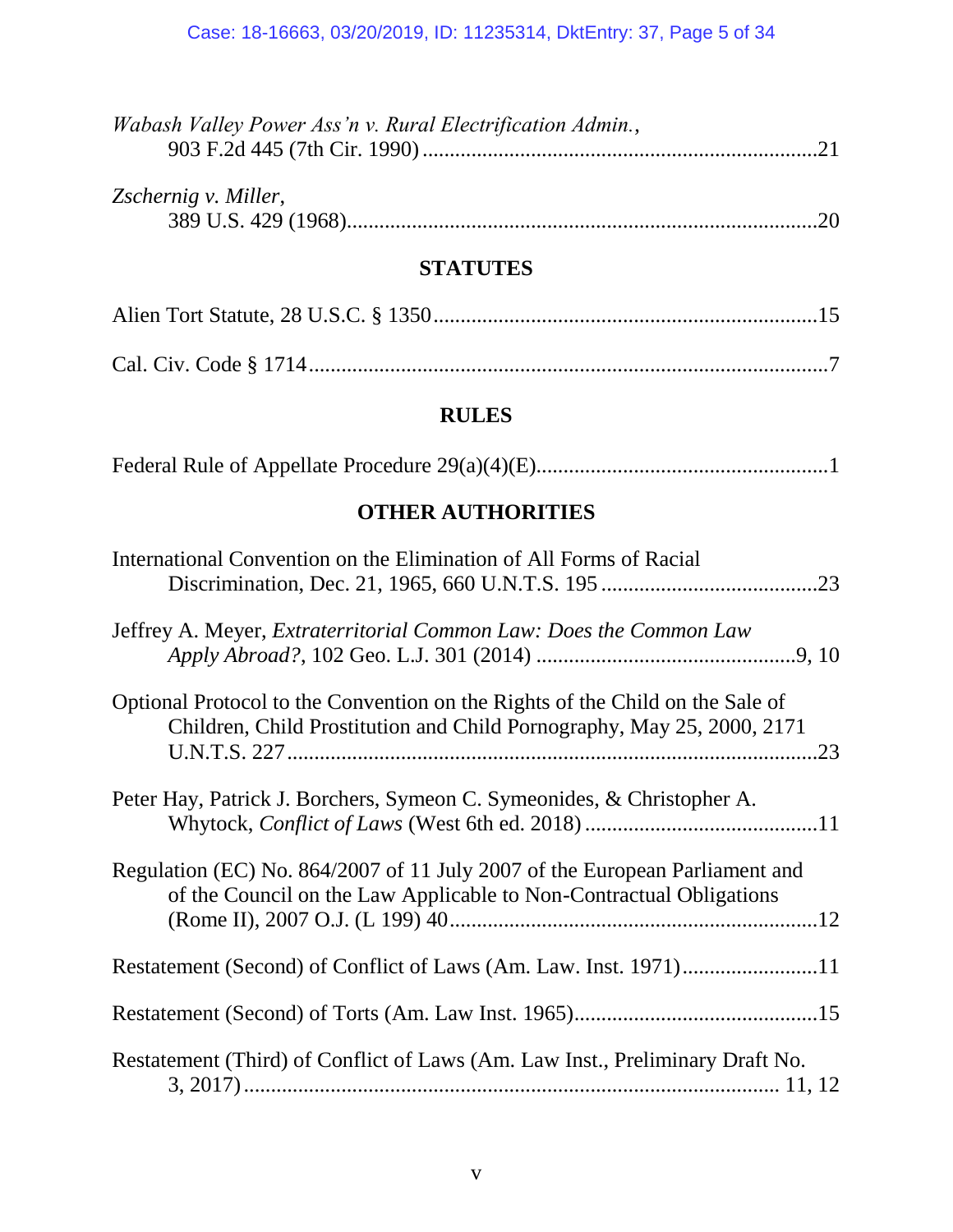# Case: 18-16663, 03/20/2019, ID: 11235314, DktEntry: 37, Page 6 of 34

| Restatement (Fourth) of Foreign Relations Law                                                                                                    |  |
|--------------------------------------------------------------------------------------------------------------------------------------------------|--|
|                                                                                                                                                  |  |
| Symeon C. Symeonides, Choice of Law in Cross-Border Torts: Why Plaintiffs Win                                                                    |  |
| Symeon C. Symeonides, <i>Codifying Choice of Law Around the World: An</i><br>International Comparative Analysis (Oxford University Press 2014)12 |  |
| William S. Dodge, The Presumption Against Extraterritoriality in Two Steps,                                                                      |  |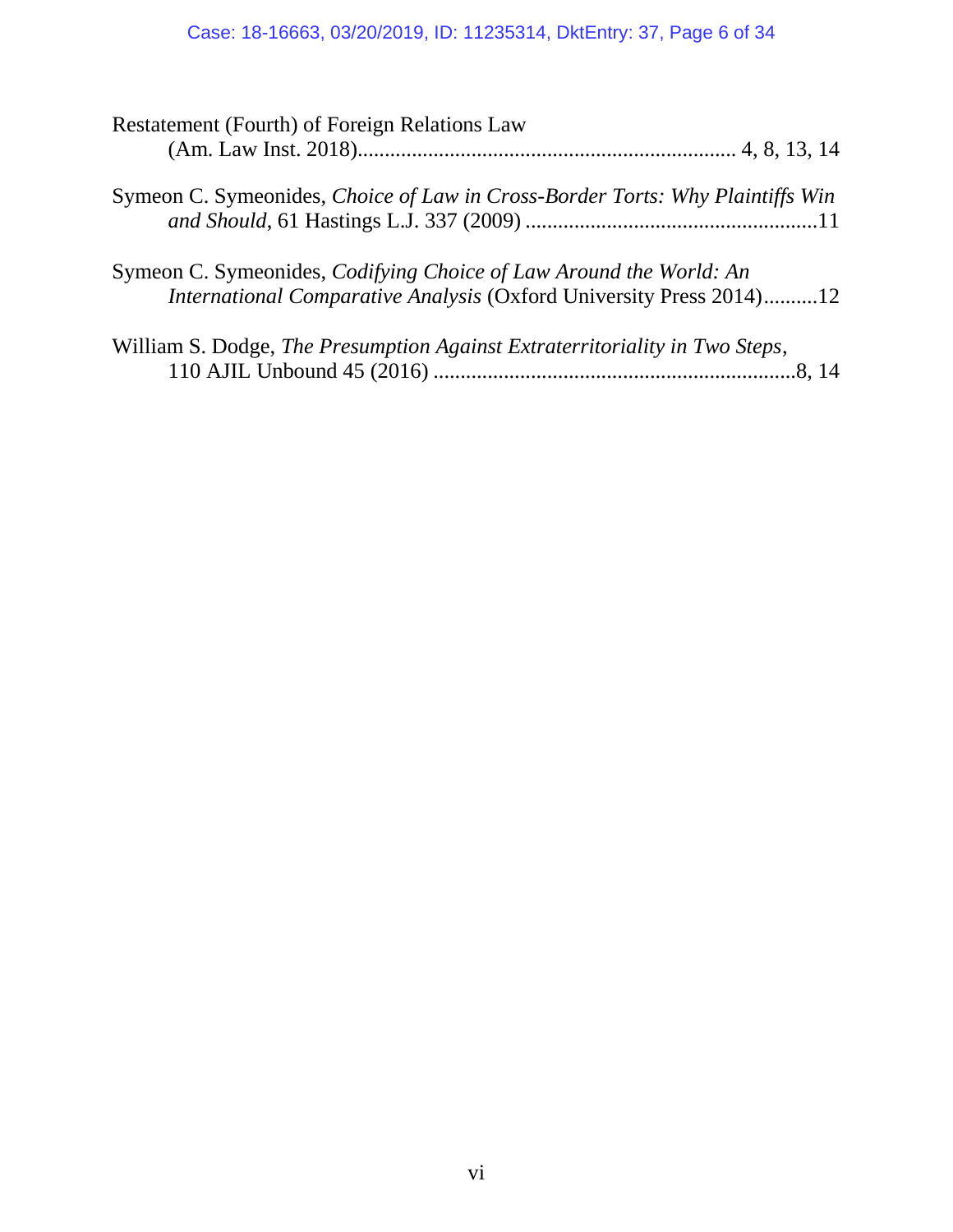### **INTEREST OF** *AMICI CURIAE***\***

<span id="page-6-0"></span>*Amici curiae* Professors Sarah H. Cleveland, Zachary D. Clopton, William S. Dodge, Kermit Roosevelt III, Symeon C. Symeonides, and Christopher A. Whytock are conflict of laws and foreign relations law scholars. The appendix lists their qualifications. *Amici* submit this brief because they have an interest in the proper understanding of the presumption against extraterritoriality, conflict of laws, and the authority of federal courts.

### **SUMMARY OF ARGUMENT**

<span id="page-6-1"></span>To redress injuries stemming from Defendants' promotion of fossil fuels while concealing their dangers, San Francisco and Oakland (the "Cities") brought public nuisance suits against Defendants under California law. The district court denied plaintiffs' motion to remand, *California v. BP P.L.C.*, 2018 WL 1064293 at \*2-\*5 (N.D. Cal. Feb. 27, 2018), and then dismissed plaintiffs' amended complaint for failure to state a claim, *City of Oakland v. BP P.L.C.*, 325 F. Supp. 3d 1017, 1022-28 (N.D. Cal. 2018). Both the district court's initial decision to find that

<sup>\*</sup> Pursuant to Federal Rule of Appellate Procedure 29(a)(4)(E), counsel for *amici* certify that no party's counsel authored the brief in whole or in part and that no one other than *amici* and their counsel contributed money that was intended to fund the preparation or submission of this brief. Both parties have consented to the filing of *amicus* briefs.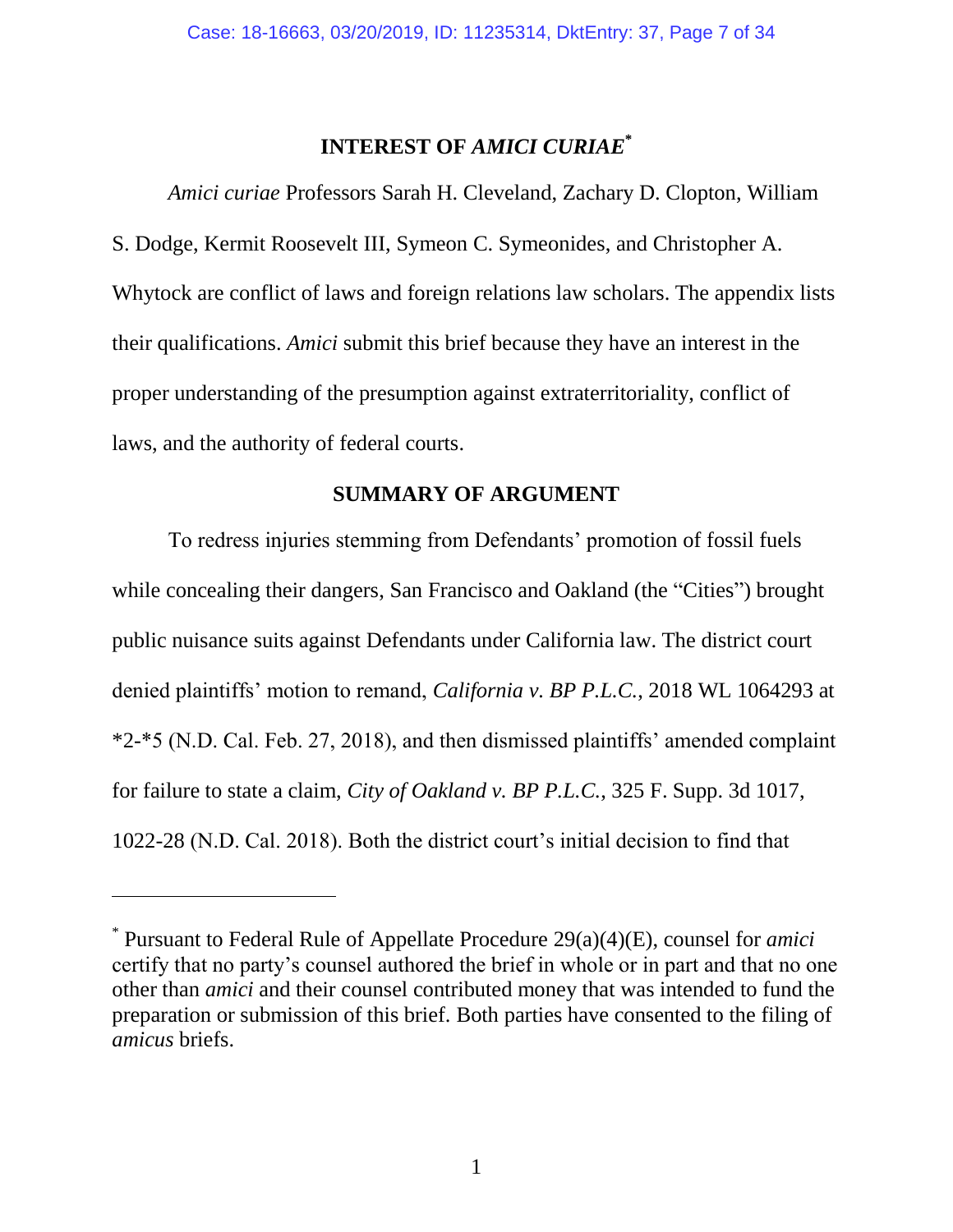#### Case: 18-16663, 03/20/2019, ID: 11235314, DktEntry: 37, Page 8 of 34

federal common law preempted state law and its subsequent decision to find that there was no applicable federal common law relied on a common premise: that a suit about climate change deserved special treatment because it implicated the foreign relations of the United States. The district court held that the Cities' claims "run[] counter to . . . the presumption against extraterritoriality." *Id.* at 1025. The court also invoked the need for "judicial caution," given the risk of "impinging on the discretion of the Legislative and Executive Branches in managing foreign affairs." *Id.* (quoting *Sosa v. Alvarez-Machain*, 542 U.S. 692, 727 (2004)).

These holdings are erroneous. The district court erred in applying the federal presumption against extraterritoriality for several reasons. First, the federal presumption against extraterritoriality does not apply to state-law claims. The geographic scope of state law is a question of state law, and under California's conflict-of-laws rules, the law of the place of the injury applies. Second, the federal presumption against extraterritoriality also does not apply to claims under federal common law. The presumption is a canon of statutory interpretation aimed at ascertaining legislative intent. As such, it does not apply to judge-made common law. Third, even if the federal presumption against extraterritoriality applied, the Cities seek only a domestic application of law.

Likewise, the concept of "judicial caution" provides no basis for limiting the geographic scope of California law. The district court relied on the Supreme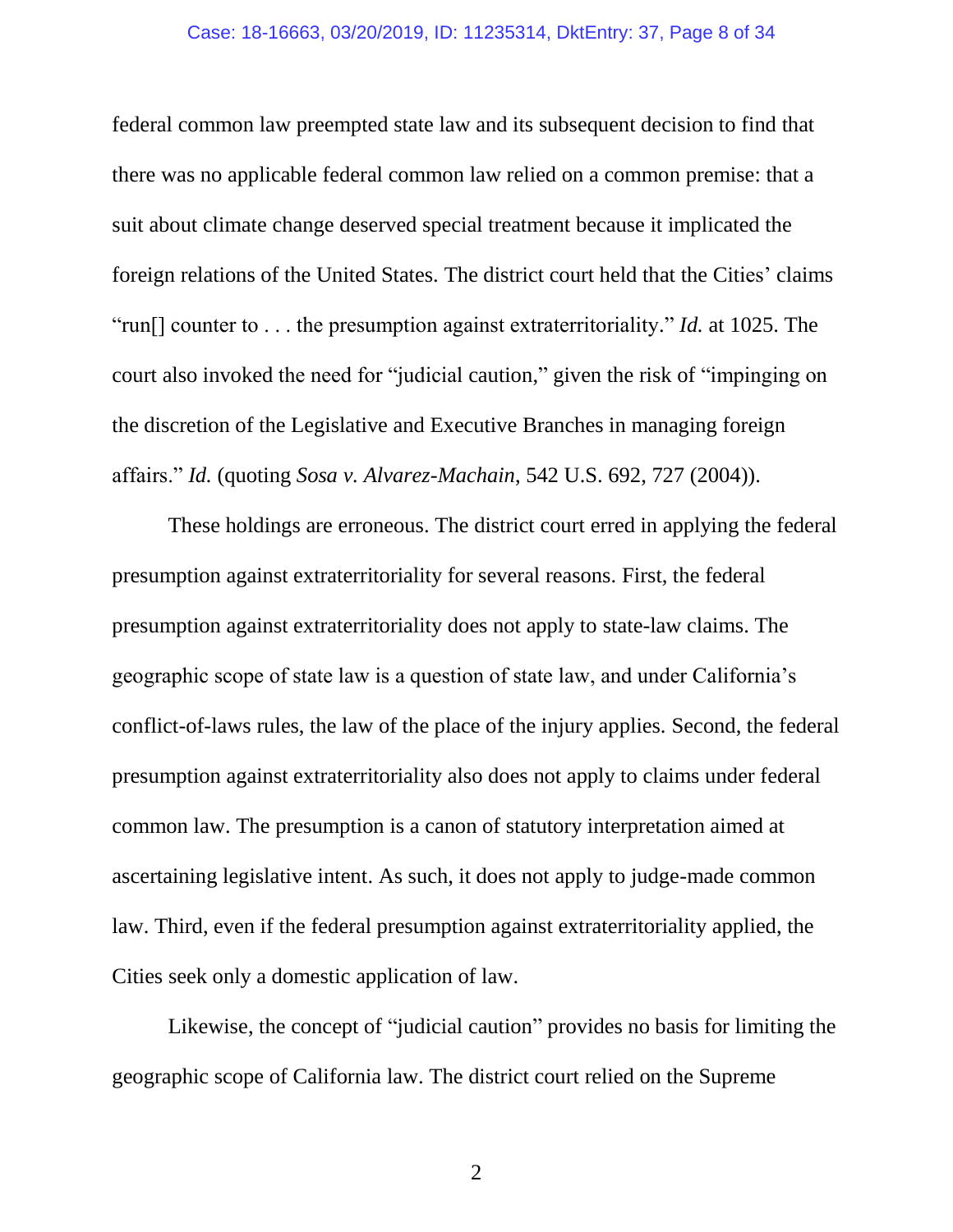Court's recent Alien Tort Statute (ATS) jurisprudence. That jurisprudence is inapplicable here because the Cities' suit concerns domestic torts that do not raise the same foreign policy stakes as ATS suits and do not seek the creation or expansion of a federal cause of action. Federal courts have no authority to modify or limit state-law causes of action in the name of "judicial caution."

Finally, foreign affairs preemption does not apply in this case. These causes of action fall within an area of "traditional state responsibility" under *American Insurance Ass'n v. Garamendi*, 539 U.S. 396, 419 n.11 (2003), and may be preempted only by federal law that has been adopted by the political branches of the federal government. There is no such federal law here.

### **ARGUMENT**

### **I. THE DISTRICT COURT ERRED IN APPLYING THE FEDERAL PRESUMPTION AGAINST EXTRATERRITORIALITY.**

The federal presumption against extraterritoriality does not apply to statelaw claims. The geographic scope of state law is a question of state law. Under California's conflict-of-laws rules, California law applies to the Cities' claims because California is the place where the injury occurred.

Even if the Cities' claims were governed by federal common law, the federal presumption against extraterritoriality would not apply. The presumption against extraterritoriality is a presumption about legislative intent, which has no application to common law claims. Moreover, the Supreme Court's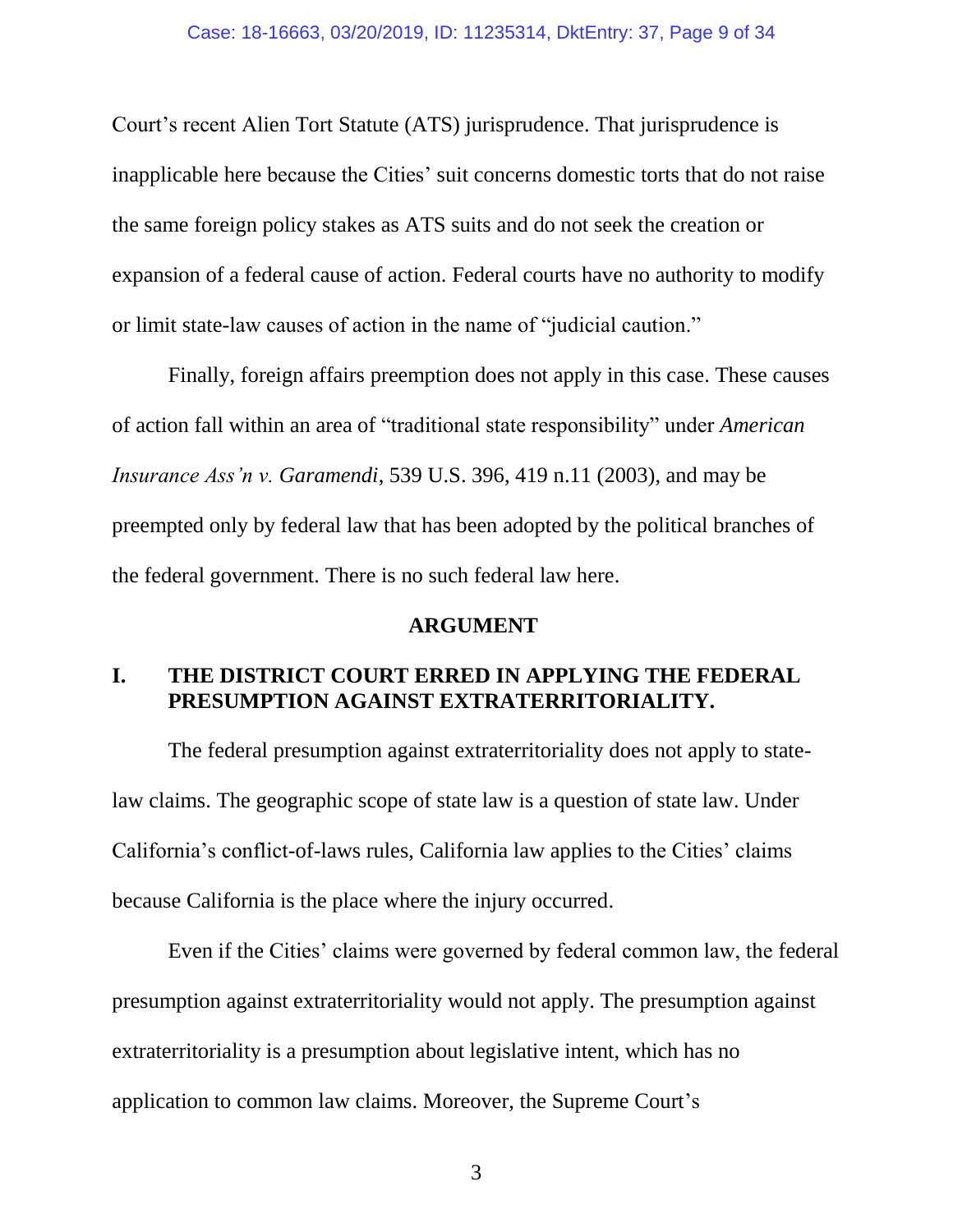extraterritoriality jurisprudence makes clear that the Cities' claims involve a domestic application of law.

### **A. The Federal Presumption Against Extraterritoriality Does Not Apply to State-Law Claims.**

The district court appears to have applied the federal presumption against extraterritoriality. *See* 325 F. Supp. 3d at 1025 (citing federal cases). This was in error. As the Restatement (Fourth) of Foreign Relations Law notes, "[a]s a presumption about congressional intent, the federal presumption against extraterritoriality applies only to federal statutes and causes of action." Restatement (Fourth) of Foreign Relations Law § 404 cmt. a (Am. Law. Inst. 2018); *see also E.E.O.C. v. Arabian Am. Oil Co.*, 499 U.S. 244, 248 (1991) ("It is a longstanding principle of American law 'that legislation of Congress, unless a contrary intent appears, is meant to apply only within the territorial jurisdiction of the United States.'" (quoting *Foley Bros., Inc. v. Filardo*, 336 U.S. 281, 285 (1949)). "[T]he geographic scope of State statutes is a question of State law." Restatement (Fourth) of Foreign Relations Law § 404 reporters' note 5 (Am. Law. Inst. 2018); *see also Anschutz Corp. v. Merrill Lynch & Co.*, 690 F.3d 98, 111 (2d Cir. 2012) (applying California presumption against extraterritoriality to determine the geographic scope of California statute).

California has its own presumption against extraterritoriality. *See Sullivan v. Oracle Corp.*, 254 P.3d 237, 248 (Cal. 2011) ("we presume the Legislature did not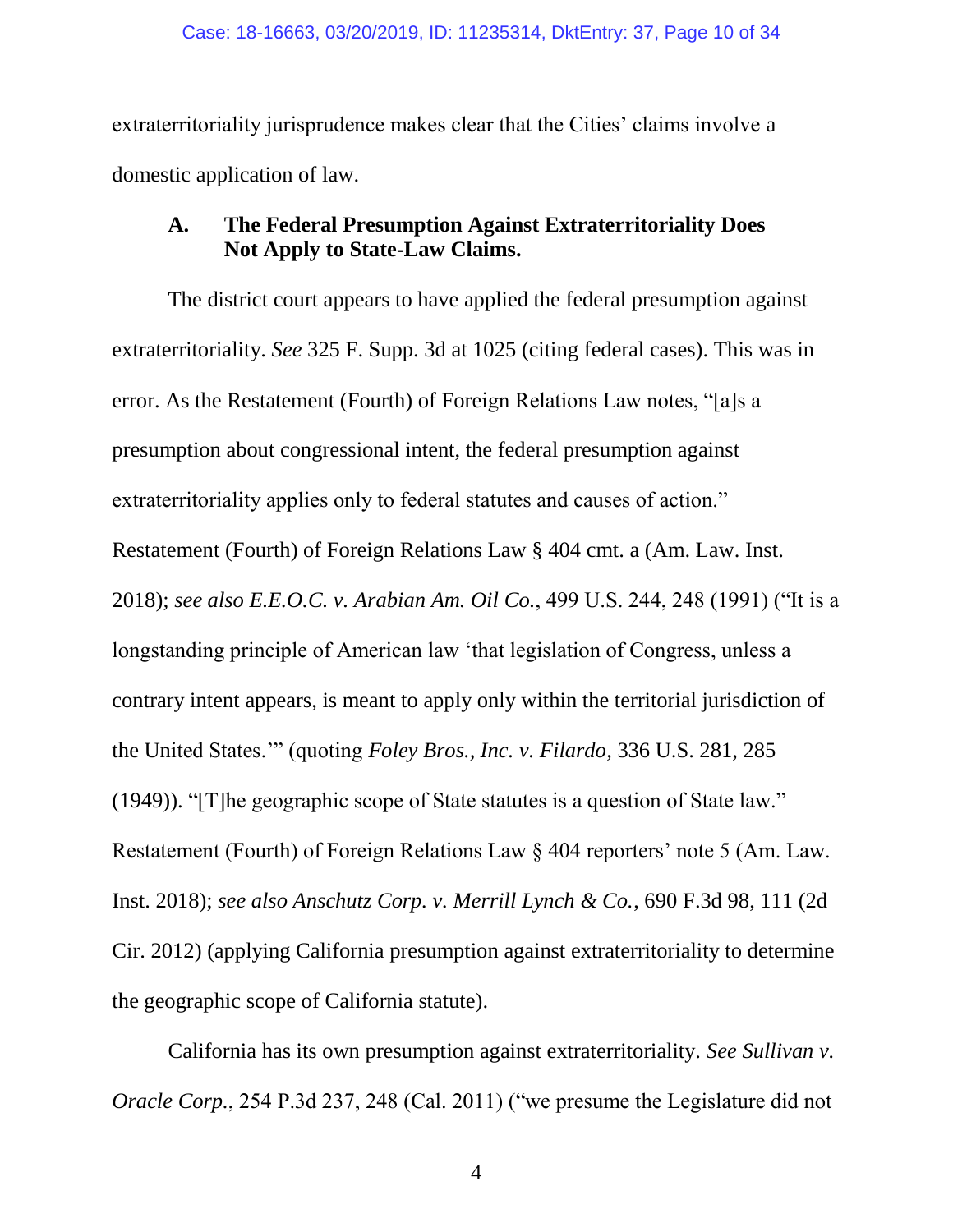#### Case: 18-16663, 03/20/2019, ID: 11235314, DktEntry: 37, Page 11 of 34

intend a statute to be operative with respect to occurrences outside the state, unless such intention is clearly expressed or reasonably to be inferred from the language of the act or from its purpose, subject matter or history") (internal quotation marks and alterations omitted). In *Sullivan*, the California Supreme Court relied on California's presumption against extraterritoriality to hold that California's Unfair Competition Law did not apply to overtime work performed outside California for a California-based employer by out-of-state plaintiffs. *Id.* at 247-49.

But California has not applied its presumption against extraterritoriality to limit the application of state statutes when conduct outside the state causes injury within the state. In *Kearney v. Salomon Smith Barney, Inc.*, 137 P.3d 914 (Cal. 2006), the California Supreme Court applied a state statute prohibiting unauthorized recording of telephone conversations to a Georgia defendant who recorded its calls with California residents. The Court explained:

Interpreting that statute to apply to a person who, while outside California, secretly records what a California resident is saying in a confidential communication *while he or she is within California* . . . cannot accurately be characterized as an unauthorized *extraterritorial* application of the statute, but more reasonably is viewed as an instance of applying the statute to a multistate event in which a crucial element—the confidential communication by the California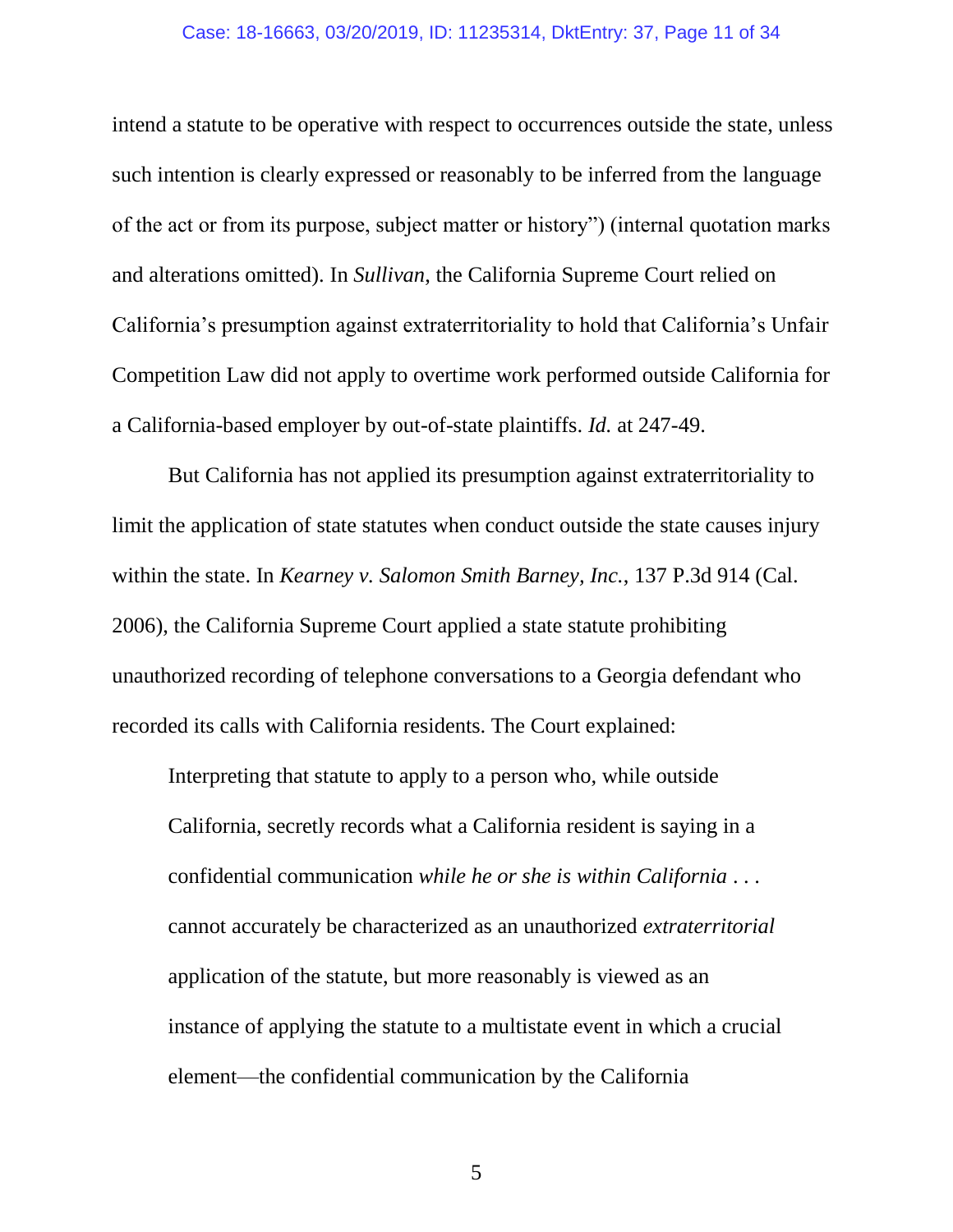resident—occurred *in California.* The privacy interest protected by the statute is no less directly and immediately invaded when a communication *within California* is secretly and contemporaneously recorded from outside the state than when this action occurs within the state.

*Id.* at 931. In situations of out-of-state conduct causing in-state injury, the California Supreme Court has instead applied the same conflict-of-laws approach to statutory claims that it applies to common law claims. *See, e.g.*, *id.* at 927-37 (applying comparative impairment analysis).

In tort cases, California has adopted a "comparative impairment analysis" that applies "the law of the state whose interest would be more impaired if its law were not applied." *Id.* at 925. Under this approach, a court must first determine whether the law of each potentially affected jurisdiction is the same or different and whether each jurisdiction has an interest in applying its own law in order "to determine whether a true conflict exists." *Id.* at 922. It is not clear in this case what other jurisdiction's law the defendants believe should be applied, but California clearly has a strong interest in applying its law because "[t]he public nuisance doctrine is aimed at the protection and redress of *community* interests." *People ex rel. Gallo v. Acuna*, 929 P.2d 596, 603 (Cal. 1997).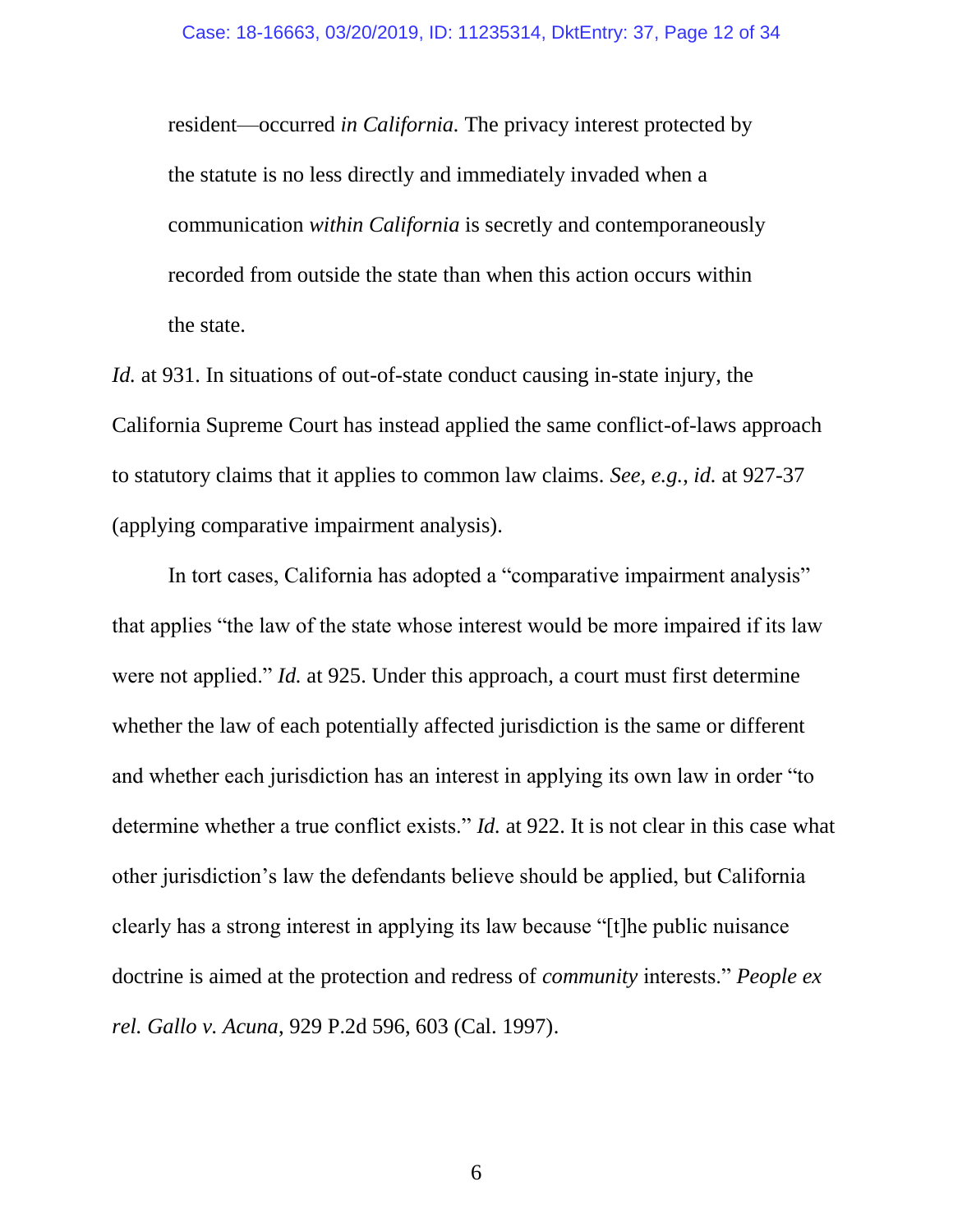When conduct and injury occur in different jurisdictions, the California Supreme Court regularly applies the law of the place of the injury, recognizing that "a state may act to protect the interests of its own residents while in their home state*." Kearney*, 137 P.3d at 920. In *Bernhard v. Harrah's Club*, 546 P.2d 719 (Cal. 1976), *superseded on other grounds by statute*, Cal. Civ. Code § 1714, *as recognized in Cory v. Shierloh*, 629 P.2d 8 (Cal. 1981), the California Supreme Court applied California law imposing liability on a tavern owner who negligently served drinks to an intoxicated person in Nevada, resulting in injury in California. California had adopted its policy to protect "members of the general public from injuries to person and damage to property resulting from the excessive use of intoxicating liquor," *id.* at 722 (quoting *Vesely v. Sager*, 486 P.2d 151, 159 (Cal. 1971)), and had "a special interest in affording this protection to all California residents injured in California." *Id.* The Court concluded that "California's interest would be very significantly impaired if its policy were not applied to defendant." *Id.* at 725. The same is true in this case. California has a strong interest in applying its public nuisance law to provide redress for its citizens who are injured in California, even when the conduct that causes the injury occurs outside the state, and that interest would be very significantly impaired if its policy were not applied to defendants.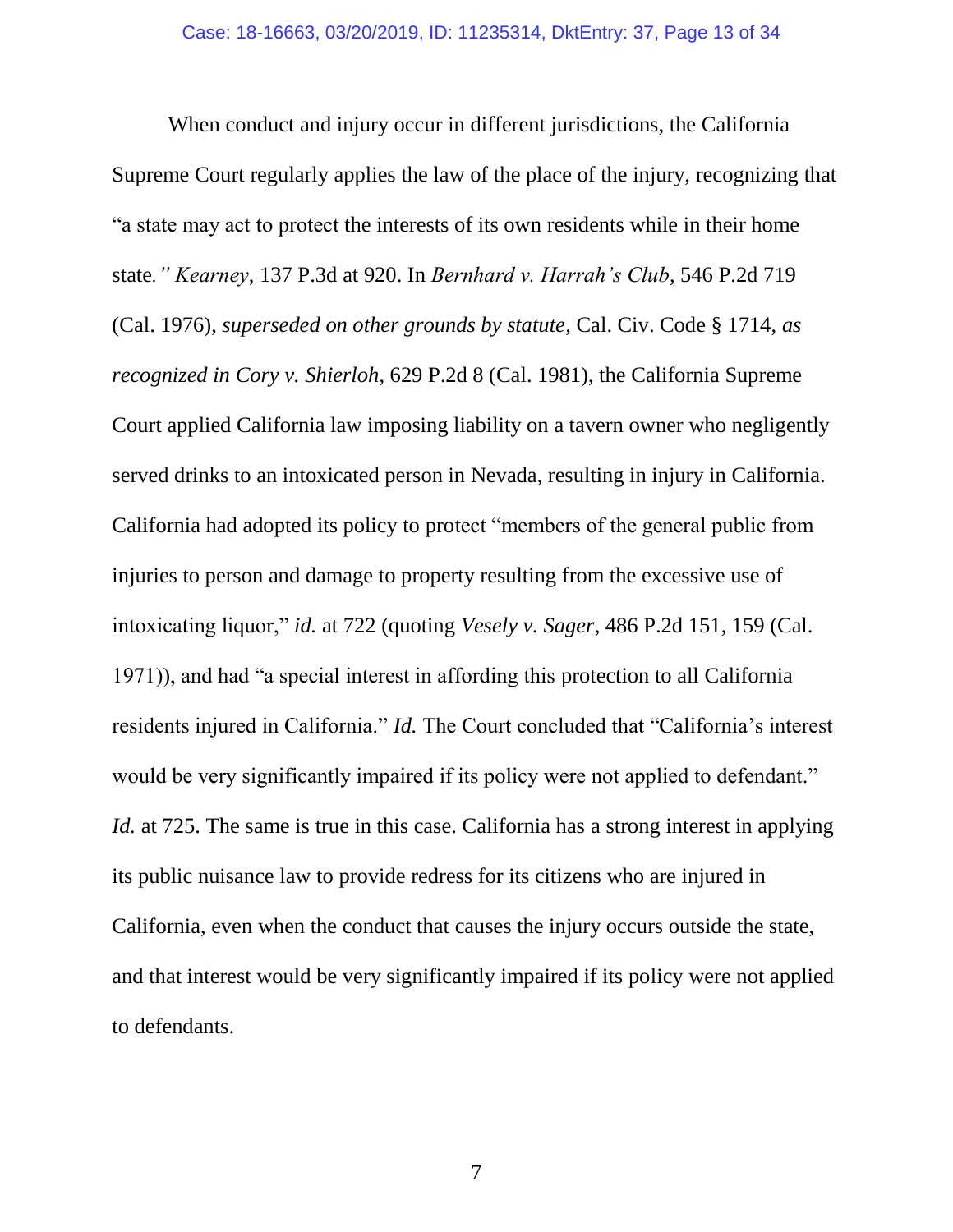### **B. The Federal Presumption Against Extraterritoriality Does Not Apply to Federal Common Law Claims.**

The district court was wrong to hold that federal common law preempted the Cities' state law claims. *See infra* Part II.B. But even if federal common law did govern, the federal presumption against extraterritoriality should not have been applied.

The federal presumption against extraterritoriality is a presumption about legislative intent. *See E.E.O.C. v. Arabian Am. Oil Co.*, 499 U.S. at 248 ("This canon of construction . . . is a valid approach whereby unexpressed congressional intent may be ascertained.") (internal quotation marks omitted); *see also Morrison v. Nat'l Austl. Bank Ltd.*, 561 U.S. 247, 255 (2010) (noting that this canon is a "presumption about a statute's meaning" which "rests on the perception that Congress ordinarily legislates with respect to domestic, not foreign matters"). The Supreme Court has articulated a "two-step framework" for the federal presumption against extraterritoriality, each step of which requires the existence of a statute. *RJR Nabisco Inc. v. European Cmty.*, 136 S. Ct. 2090, 2101 (2016); *see also* Restatement (Fourth) of Foreign Relations Law § 404 (Am. Law. Inst. 2018) (restating presumption against extraterritoriality); William S. Dodge, *The Presumption Against Extraterritoriality in Two Steps*, 110 AJIL Unbound 45 (2016) (explaining the two-step framework). At the first step, a court asks "whether *the statute* gives a clear, affirmative indication that it applies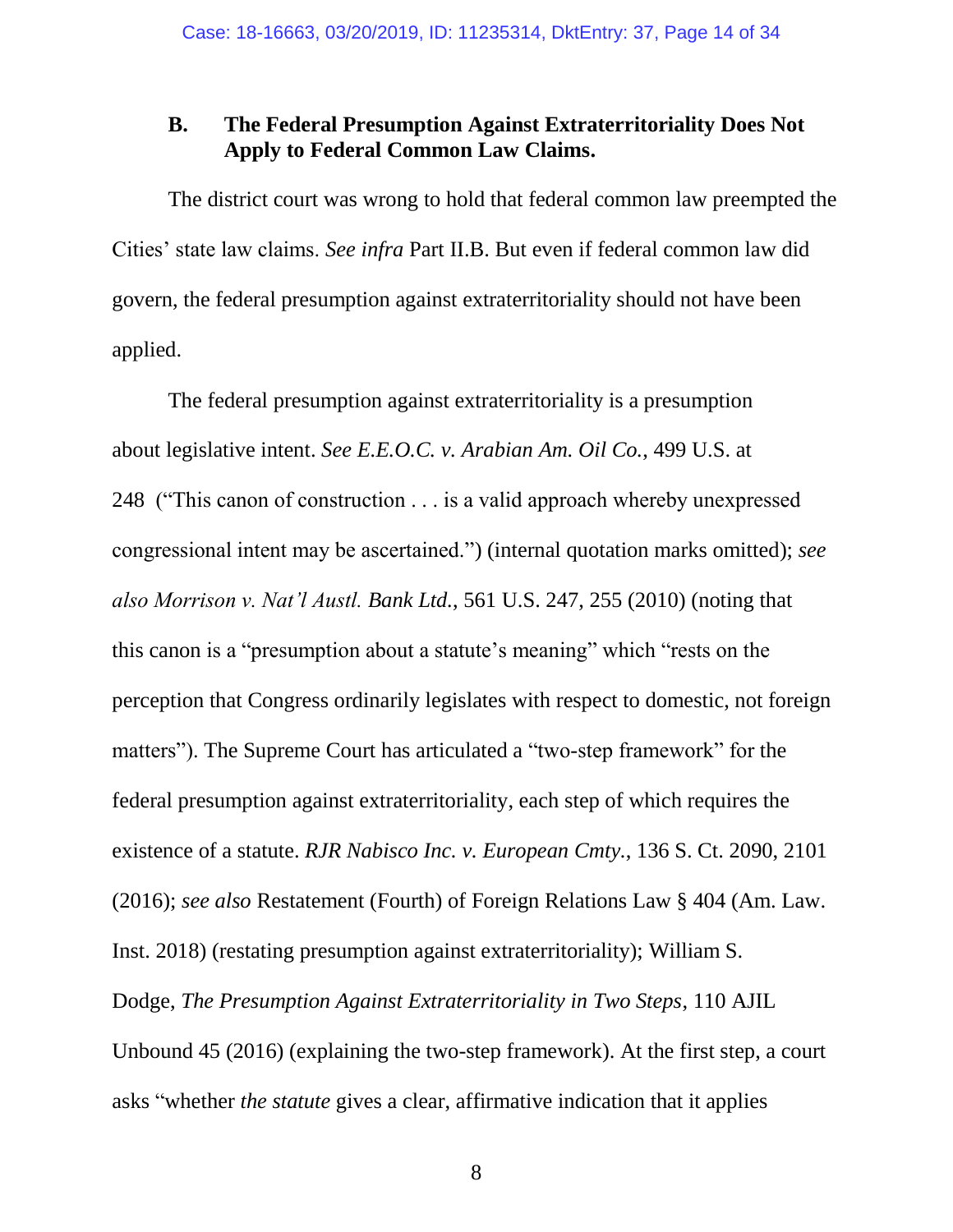extraterritorially." *RJR*, 136 S. Ct. at 2101 (emphasis added). "If the statute is not extraterritorial, then at the second step [a court] determine[s] whether the case involves a domestic application of the statute . . . by looking to *the statute's* focus." *Id.* (quotation marks omitted and emphasis added).

In the case of judge-made common law, there is no statute to interpret and no legislative intent to ascertain. Accordingly, courts have refused to apply the presumption to common law claims in those few cases where they have been asked to do so. *See, e.g.*, *Leibman v. Prupes*, No. 2:14-CV-09003-CAS (VBK), 2015 WL 3823954, at  $*6$  (C.D. Cal. June 18, 2015) (holding that "the presumption is limited to statutes by its terms" and does not apply to common law claims); *see also* Jeffrey A. Meyer, *Extraterritorial Common Law: Does the Common Law Apply Abroad?*, 102 Geo. L.J. 301, 304 (2014) ("Because the presumption against extraterritoriality is wholly a creature of statutory interpretation, the presumption like any other rule of statutory interpretation—has no application to the common  $law.'$ ).

The Supreme Court's decision in *Kiobel v. Royal Dutch Petroleum Co.*, 569 U.S. 108 (2013), provides no basis for applying the presumption against extraterritoriality to common law claims. In *Kiobel*, the Supreme Court applied the presumption against extraterritoriality to determine the geographic scope of the implied cause of action under the Alien Tort Statute (ATS). *Id.* at 116 ("we think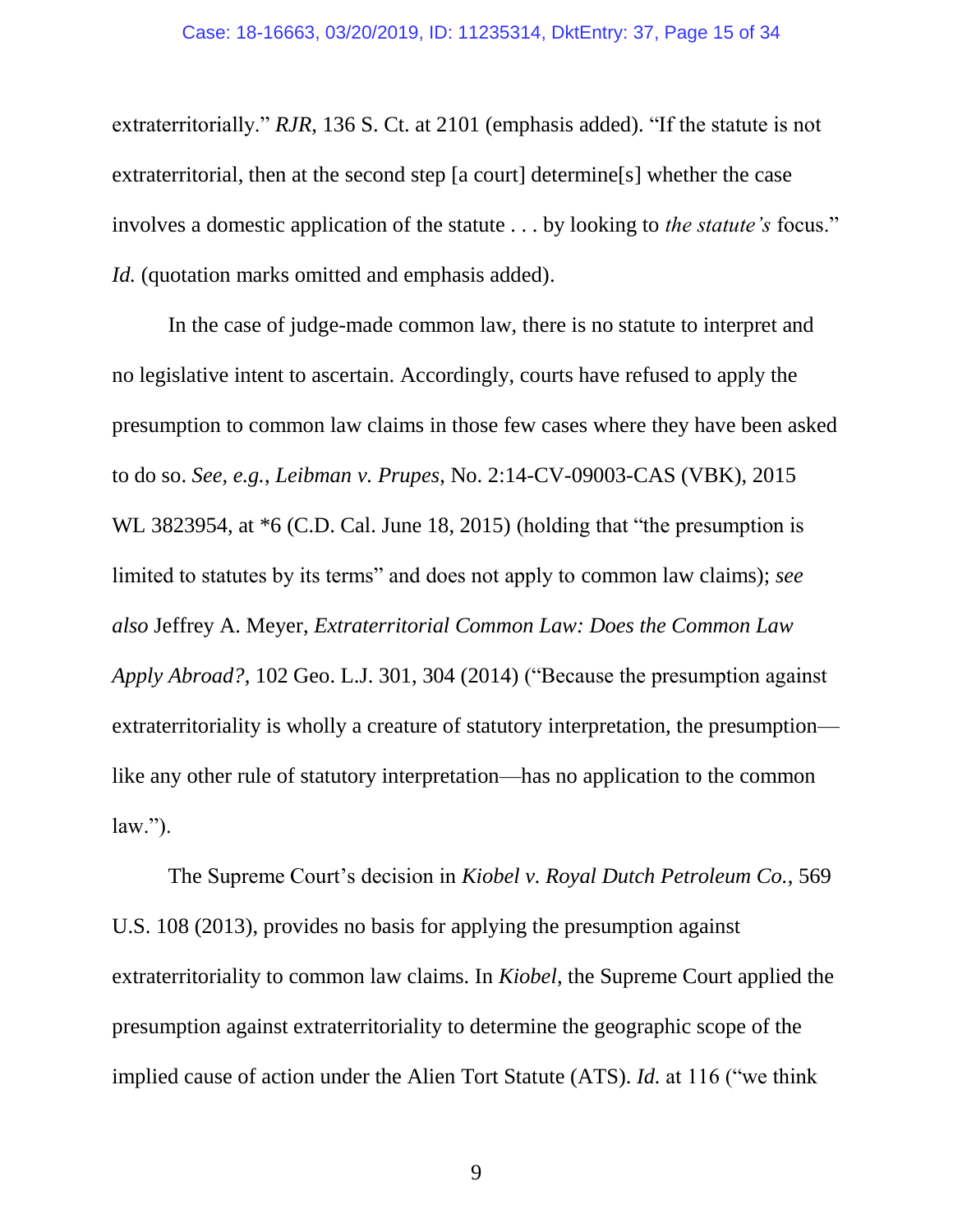the principles underlying the canon of interpretation similarly constrain courts considering causes of action that may be brought under the ATS"). In applying the presumption, the Court looked to the "text, history, and purposes" of the ATS to determine Congress's intent. *Id.* at 117; *see also id.* at 117-24 (reviewing evidence of congressional intent). The Court concluded "that the presumption against extraterritoriality applies to claims under the ATS, and that nothing in *the statute* rebuts that presumption." *Id.* at 124 (emphasis added). *Kiobel* stands for the proposition that courts may apply the presumption against extraterritoriality to causes of action implied under a federal statute, but not for the proposition that the presumption applies to common law claims generally.

When claims arise under common law, the appropriate mode of analysis is not statutory interpretation but rather the application of conflict-of-laws rules. *See* Meyer, *supra*, at 304 ("Rather than being subject to a statutory presumption, the geographical range of state common law is subject to limit only by background principles of choice of law."). As noted above, California's conflict-of-laws rules point to applying the law of the place of the injury. *See supra* Part I.A. The same would be true under federal conflict-of-laws rules.

This Court has looked to the Restatement (Second) of Conflict of Laws (Am. Law. Inst. 1971) to determine federal conflicts rules. *See, e.g.*, *Harris v. Polskie Linie Lotnicze*, 820 F.2d 1000, 1003 (9th Cir. 1987) ("The Restatement (Second)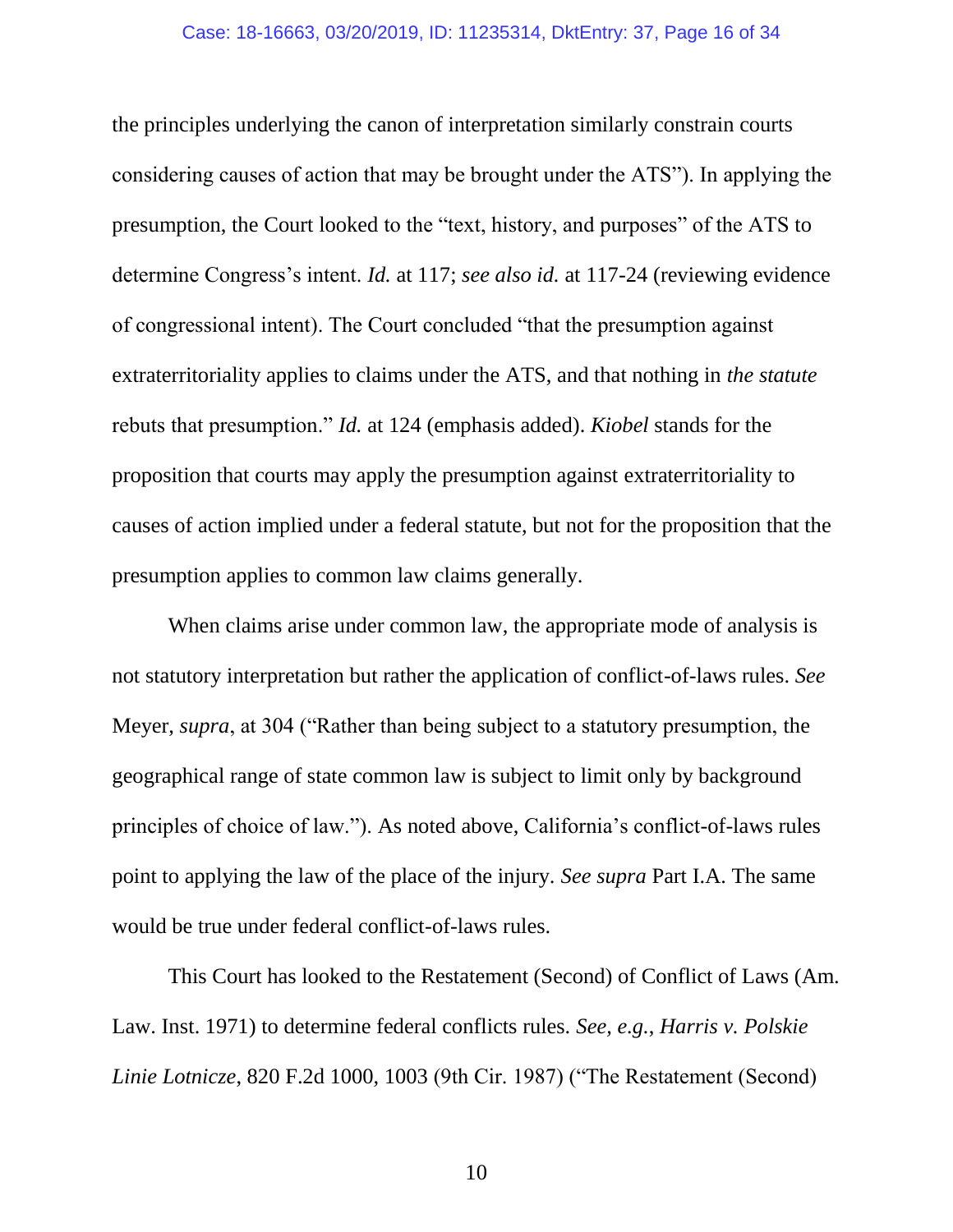of Conflict of Laws . . . [is] an appropriate starting point for applying federal common law . . . ."). Under the Restatement (Second) of Conflicts, the general rule for actions like public nuisance that involve injury to land or other tangible things is that "the local law of the state where the injury occurred determines the rights and liabilities of the parties unless, with respect to the particular issue, some other state has a more significant relationship." Restatement (Second) of Conflict of Laws § 147 (Am. Law Inst. 1971).<sup>1</sup> The draft Restatement (Third) of Conflict of Laws generally takes the same position, stating that the "law of the state where real property is located governs" nuisance claims. Restatement (Third) of Conflict of Laws § 7.07 (Am. Law Inst., Preliminary Draft No. 3, 2017); *see also id.* reporters' notes 1 & 2 (citing case authority with respect to nuisance claims).<sup>2</sup>

<sup>&</sup>lt;sup>1</sup> In the vast majority of cross-border tort cases in which the conduct is lawful in the state where it occurs but tortious in the state where it causes injury, American courts have applied the law of the state of injury. *See* Symeon C. Symeonides, *Choice of Law in Cross-Border Torts: Why Plaintiffs Win and Should*, 61 Hastings L.J. 337, 366-379 (2009) (documenting that 89.6% of cases involving this pattern (other than products liability cases) and decided under the modern choice-of-law approaches have applied the law of the state of injury); *see also* Peter Hay, Patrick J. Borchers, Symeon C. Symeonides & Christopher A. Whytock, *Conflict of Laws* 830-835, 868-874 (West 6th ed. 2018).

 $2^2$  The principle of applying the law of the place of injury to tort claims is not limited to the United States. In the courts of EU member states, the Rome II Regulation provides that "the law applicable to a non-contractual obligation arising out of a tort/delict shall be the law of the *country in which the damage occurs* irrespective of the country in which the event giving rise to the damage occurred."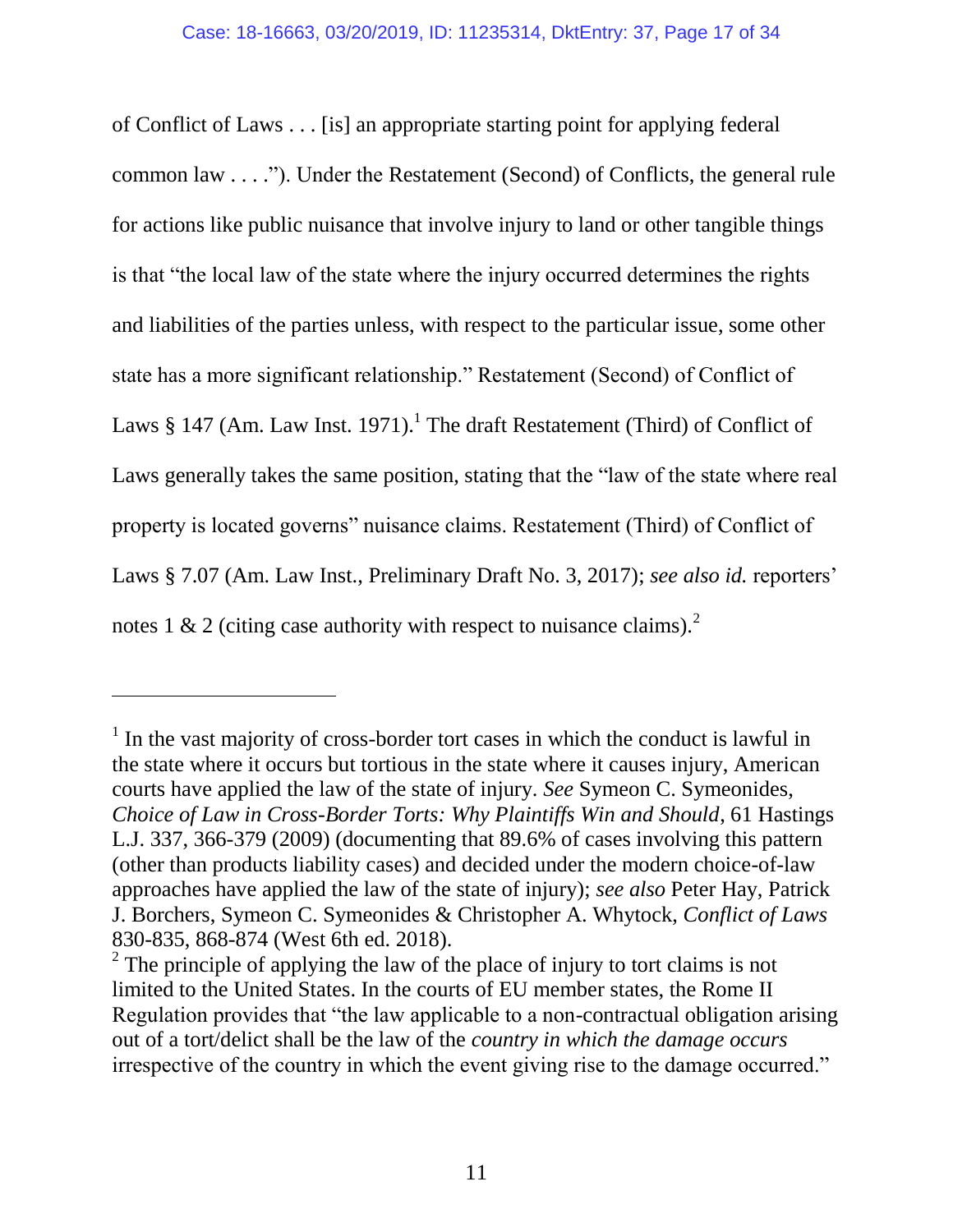Finally, even if federal common law governed the Cities' claims and even if the federal presumption against extraterritoriality applied to those claims, the district court still erred in concluding that those claims involve an extraterritorial application of law. In an earlier day, the Supreme Court defined extraterritoriality in terms of where the conduct was located. *See Am. Banana Co. v. United Fruit Co.*, 213 U.S. 347, 356 (1909) ("[T]he character of an act as lawful or unlawful must be determined wholly by the law of the country where the act is done."). But in *Morrison v. National Austl. Bank,* 561 U.S. 247, the Court decoupled the question of extraterritoriality from the location of the conduct, holding instead that courts must determine whether application of a federal statute would be

Regulation (EC) No. 864/2007 of 11 July 2007 of the European Parliament and of the Council on the Law Applicable to Non-Contractual Obligations (Rome II), art. 4(1), 2007 O.J. (L 199) 40, 44 (emphasis added); *see also id.* art. 7, at 45 ("The law applicable to a non-contractual obligation arising out of environmental damage or damage sustained by persons or property as a result of such damage shall be the law determined pursuant to Article 4(1), unless the person seeking compensation for damage chooses to base his or her claim on the law of the country in which the event giving rise to the damage occurred."). Fifty-two choice-of-law codifications around the world provide that cross-border tort cases are governed by the law of either the state of conduct or the state of injury, whichever favors the plaintiff. They authorize the court to apply, or the plaintiff to elect, the more favorable law, either for all cross-border torts or for some torts, such as environmental torts. *See* Symeon C. Symeonides, *Codifying Choice of Law Around the World: An International Comparative Analysis* 59-67 (Oxford University Press 2014).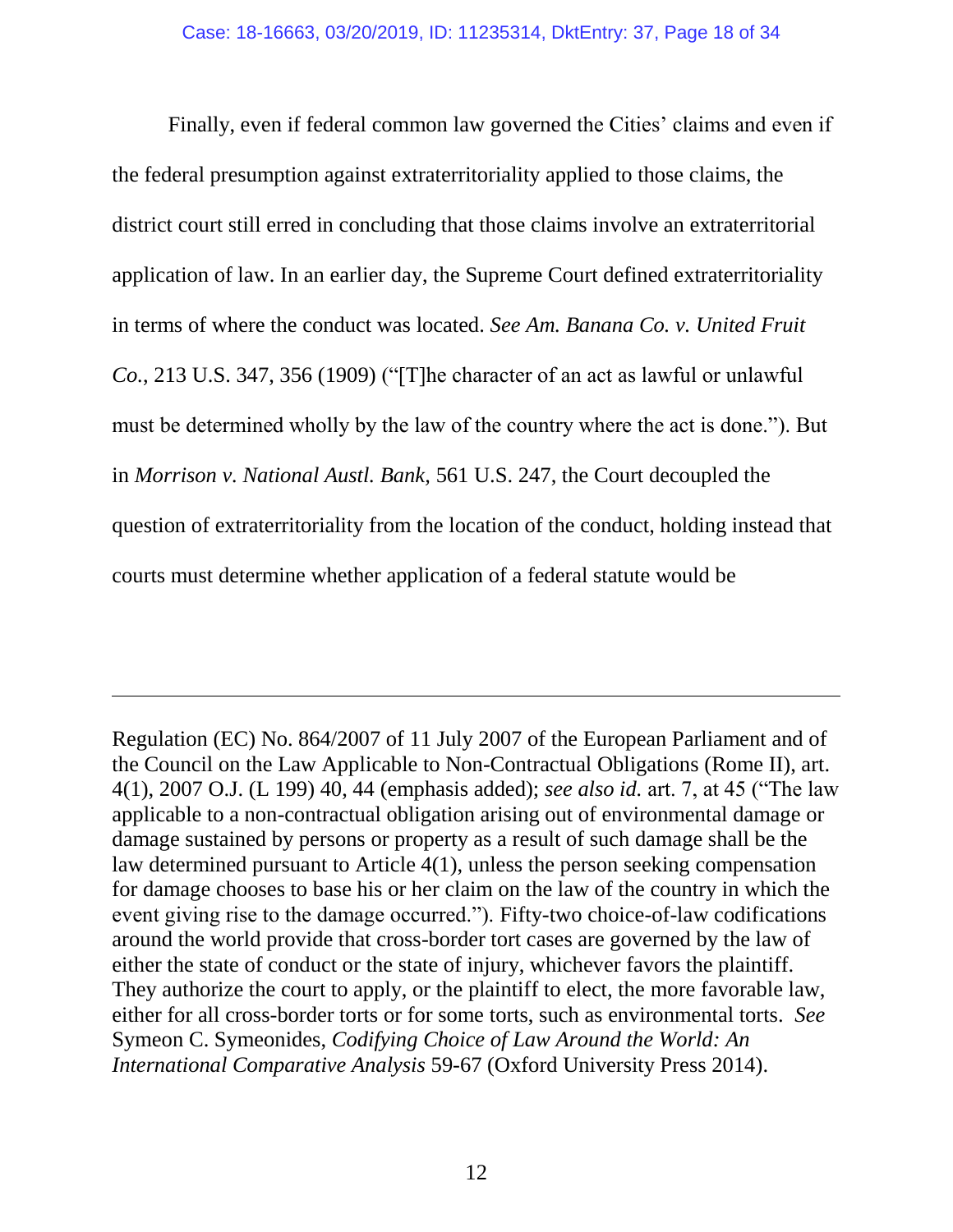extraterritorial by examining "the *focus* of congressional concern." *Id.* at 266 (emphasis added) (quotation marks omitted).<sup>3</sup>

The Supreme Court reaffirmed this approach to extraterritoriality in *RJR Nabisco Inc. v. European Community*, 136 S. Ct. 2090. If a statute does not speak clearly to its geographic scope, the Court said, a court must "determine whether the case involves a domestic application of the statute . . . by looking to the statute's focus." *Id.* at 2101. In *RJR*, the Court concluded that the focus of RICO's private right of action was injury to business and property, and that the plaintiffs' claims must therefore be dismissed because they had not alleged any *injury* in the United States, even though the defendants engaged in *conduct* in the United States. *See id.* at 2111. Summarizing the Supreme Court's approach in *Morrison* and *RJR*, the Restatement (Fourth) of Foreign Relations Law says:

If the presumption against extraterritoriality has not been rebutted, a court will determine if application of the provision would be domestic or extraterritorial by looking to the focus of the provision, for example, on conduct, transactions, or injuries. If whatever is the focus of the provision occurred in the United States, then application of the provision is considered domestic and is permitted.

<sup>&</sup>lt;sup>3</sup> The *Morrison* Court concluded that because Section 10(b) of the Securities Exchange Act focused on the sale and purchase of securities, the application of Section 10(b) to claims arising from foreign purchases should be considered extraterritorial, even though the fraudulent conduct occurred in the United States. *Id.*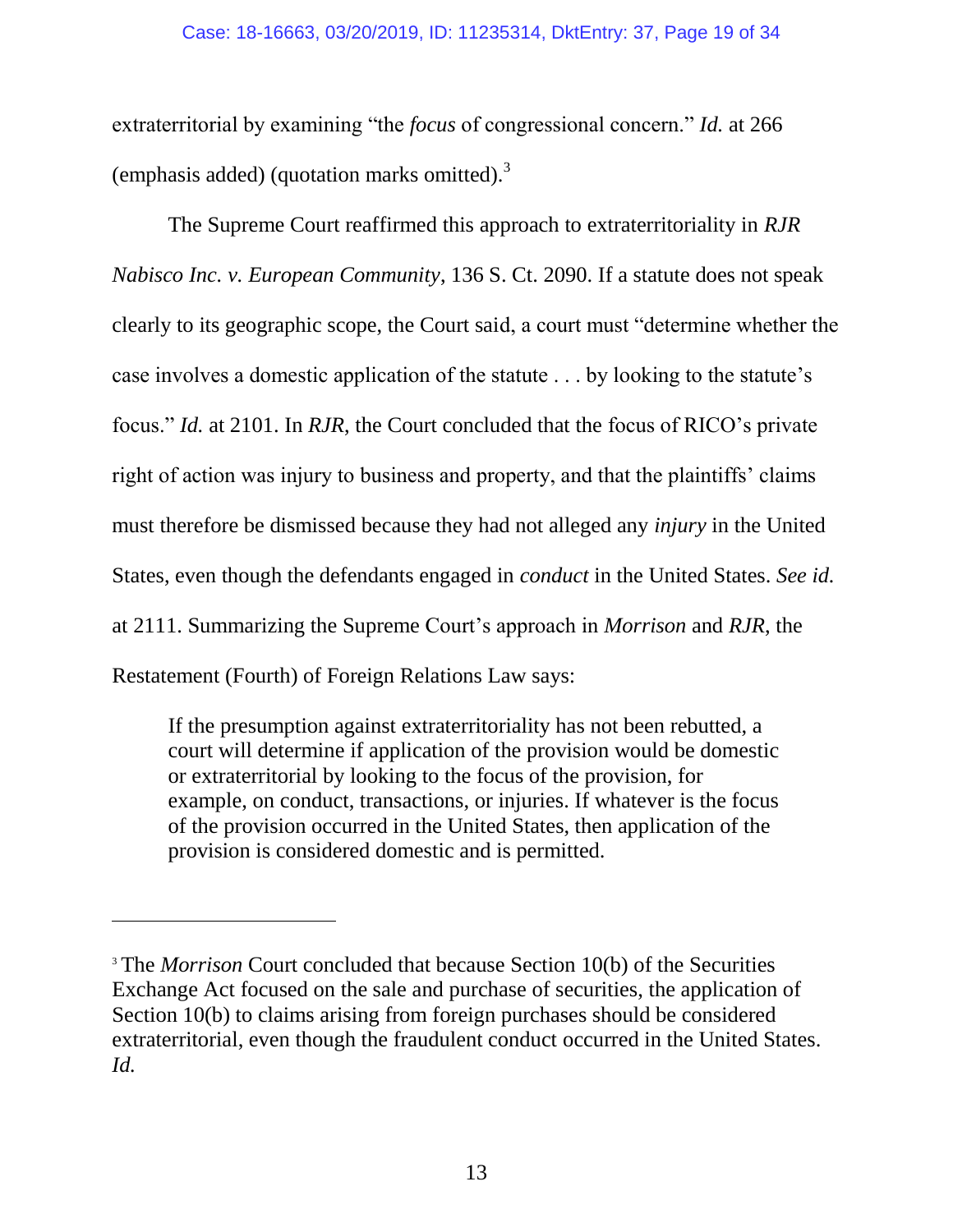Restatement (Fourth) of Foreign Relations Law § 404 cmt. c (Am. Law Inst.  $2018$ .<sup>4</sup>

The "focus" of the public nuisance doctrine is on the injuries sustained rather than on the conduct that causes them. *See* Restatement (Second) of Torts § 821B (Am. L. Inst. 1965) ("A public nuisance is an unreasonable interference with a right common to the general public."); *id.* § 822 cmt. a ("The feature that gives

<sup>&</sup>lt;sup>4</sup> A separate and additional requirement of conduct in the United States would be inconsistent with both the decisions of the Supreme Court and with the law of this Circuit. Dictum in *RJR* suggested that some conduct related to the focus of a provision must occur in the United States for the application of the provision to be considered domestic at step two of the presumption. *See RJR*, 136 S. Ct. at 2101 ("If the conduct relevant to the statute's focus occurred in the United States, then the case involves a permissible domestic application even if other conduct occurred abroad . . . ."). But in applying the focus analysis to RICO's private right of action, the *RJR* Court imposed no requirement that there be any conduct in the United States. Instead, the Court phrased its test solely in terms of the location of the RICO *injury*. *See id.* at 2111 ("Section 1964(c) requires a civil RICO plaintiff to allege and prove a domestic injury to business or property and does not allow recovery for foreign injuries."). Similarly, in *Morrison*, the Court imposed no requirement that any fraudulent conduct occurred in the United States, phrasing its "transactional test" solely in terms of "whether the purchase or sale is made in the United States, or involves a security listed on a domestic exchange." *Morrison*, 561 U.S. at 269-70. Applying *Morrison*'s transactional test, the Second Circuit has expressly rejected the argument that conduct in the United States is also required. *See Absolute Activist Value Master Fund Ltd. v. Ficeto*, 677 F.3d 60, 69 (2d Cir. 2012) ("[T]he transactional test announced in *Morrison* does not require that each defendant alleged to be involved in a fraudulent scheme engage in conduct in the United States."). And this Court has adopted the Second Circuit's approach in *Absolute Activist*. *See Stoyas v. Toshiba Corp.*, 896 F.3d 933, 949 (9th Cir. 2018); *see also* Dodge, *supra*, at 49-50 (discussing the question).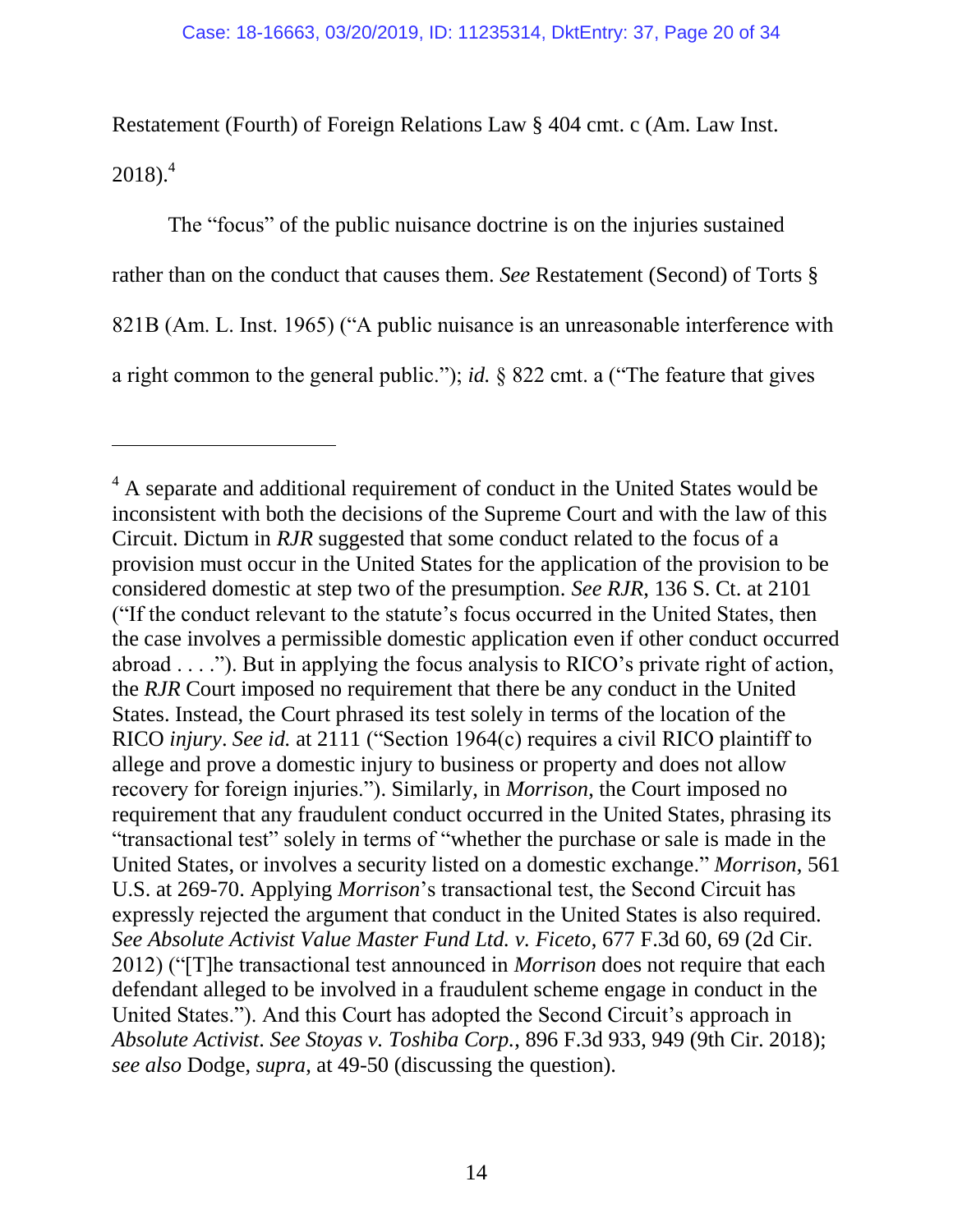#### Case: 18-16663, 03/20/2019, ID: 11235314, DktEntry: 37, Page 21 of 34

unity to either public or private nuisance is the interest invaded, namely either the public right or the private interest in the use and enjoyment of land."); *see also New Jersey v. City of New York*, 283 U.S. 473, 482 (1931) ("The situs of the acts creating the nuisance, whether within or without the United States, is of no importance.").

Under the U.S. Supreme Court's current approach to extraterritoriality, this case involves the domestic application of public nuisance law, because the focus of that law is on injuries and those injuries occur in California. Even if the federal presumption against extraterritoriality applied, the Cities' claims should not be considered extraterritorial.

### <span id="page-20-0"></span>**II. "JUDICIAL CAUTION" IS NOT A BASIS FOR LIMITING THE GEOGRAPHIC SCOPE OF CALIFORNIA LAW.**

The district court also invoked the need for "judicial caution," 325 F. Supp. 3d at 1026, citing the danger of "impinging on the discretion of the Legislative and Executive Branches in managing foreign affairs." *Id.* (quoting *Sosa*, 542 U.S. at 727). In reaching this conclusion, the court relied entirely on inapposite Supreme Court decisions limiting the federal cause of action implied under the Alien Tort Statute (ATS). But ATS claims raise entirely different foreign policy concerns. And federal courts' authority to shape an implied cause of action under the ATS for torts "in violation of the law of nations," 28 U.S.C. § 1350, provides no basis for restricting causes of action under state common law.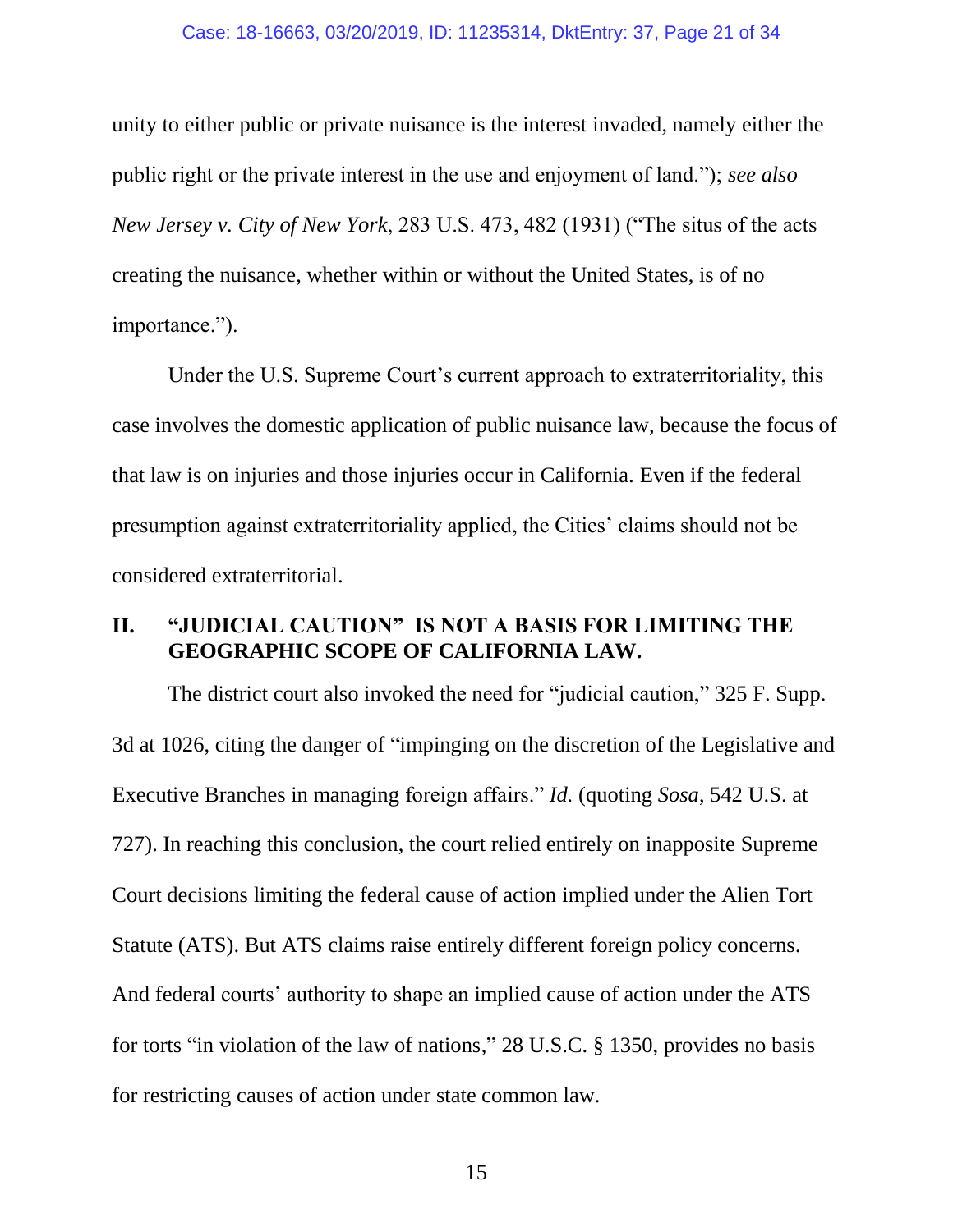State common law may be preempted by foreign relations concerns only in limited circumstances by a federal law duly adopted by the political branches of the federal government. For a federal court to make that determination based on its own estimation of how a particular lawsuit might affect U.S. foreign policy, and to go on to limit causes of action provided by state common law, is the very antithesis of "judicial caution."

### **A. The Limits That the Supreme Court Has Placed on ATS Causes of Action Do Not Apply in This Case.**

The district court's invocation of "judicial caution" rests entirely on Supreme Court decisions limiting federal causes of action under the ATS. 325 F. Supp. 3d at 1024-25 (citing *Sosa*, 542 U.S. at 725, 727, *Kiobel*, 569 U.S. 108, 116- 17, and *Jesner v. Arab Bank, PLC*, 138 S. Ct. 1386, 1407 (2018)). But in contrast to the ATS cases, this case neither alleges that a foreign government has violated international law nor asks a court to create or expand an implied cause of action under a federal statute. This case simply asks the court to applying existing state law to help abate the costs of private defendants' profit-making activities.

In *Sosa*, the Supreme Court recognized a federal common law cause of action under the ATS for torts in violation of modern customary international law. 542 U.S. at 725, 732. Because holding that "a foreign government or its agent has transgressed" international law risks "adverse foreign policy consequences," the Supreme Court adopted a "high bar," *id.* at 727-28, for exercising its law-making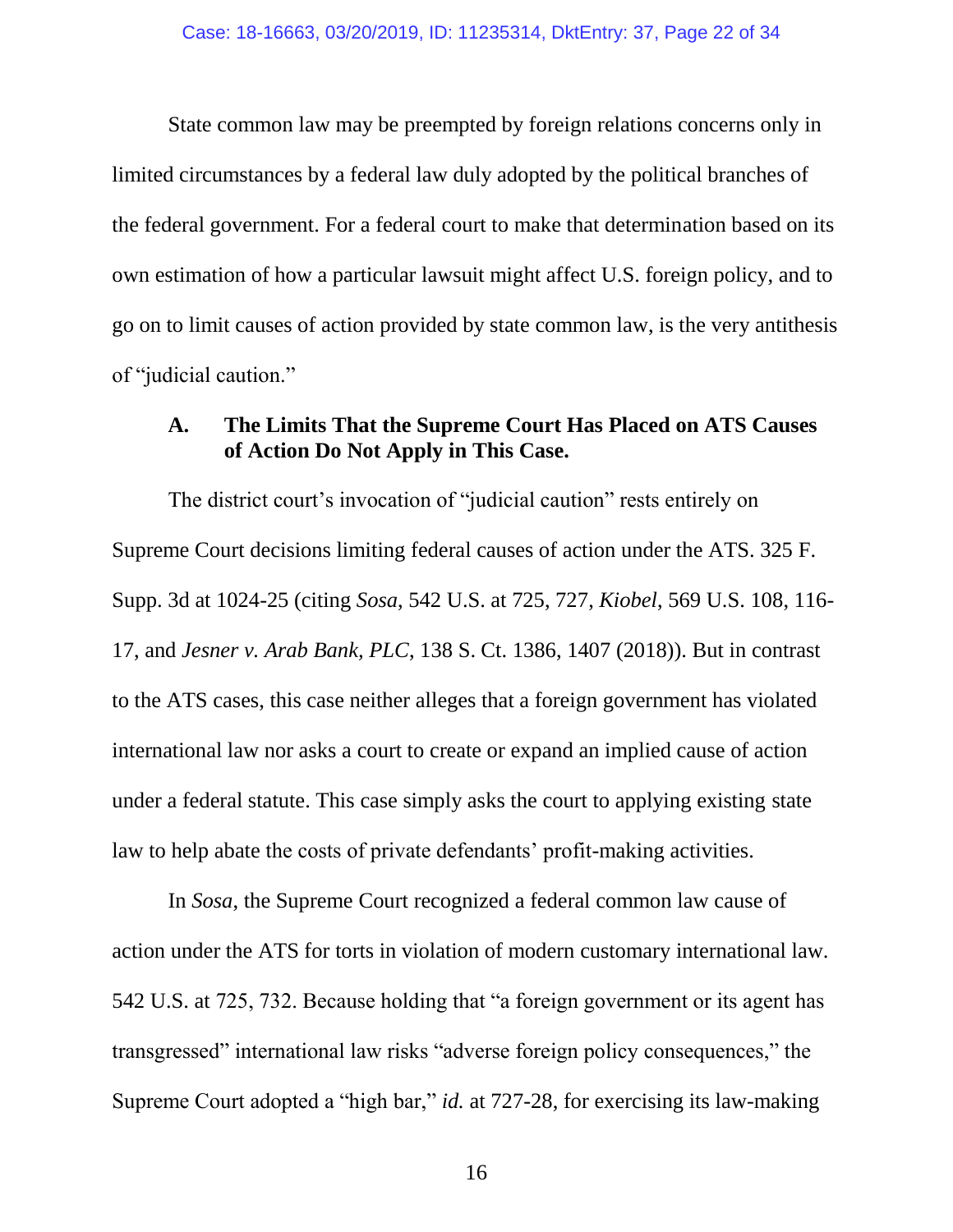#### Case: 18-16663, 03/20/2019, ID: 11235314, DktEntry: 37, Page 23 of 34

authority, limiting the federal cause of action under the ATS to those "norm[s] of international character accepted by the civilized world and defined with a specificity comparable to the features of the 18th-century paradigms we have recognized." *Id.* at 725. In *Kiobel*, the Supreme Court re-emphasized "the need for judicial caution . . . in light of foreign policy concerns," 569 U.S. at 116, and again exercised its authority to limit the federal ATS cause of action, this time to claims that "touch and concern the territory of the United States," *id.* at 124-25. In *Jesner*, the Supreme Court, again citing the possibility of "serious foreign policy consequences," held "that foreign corporations may not be defendants in suits brought under the ATS." 138 S. Ct. at 1407.

But the limits that the Supreme Court imposed on the federal cause of action under the ATS do not apply to the claims in this case. When the Court in *Sosa* counseled "judicial caution" and cited the risk "impinging on the discretion of the Legislative and Executive Branches in managing foreign affairs," its concerns arose from the possibility of holding, explicitly or implicitly, that "a foreign government or its agent" had violated international law. 542 U.S. at 727. This ATS-specific possibility merited caution because "[i]nternational human-rights norms prohibit acts repugnant to all civilized peoples—crimes like genocide, torture, and slavery, that make their perpetrators 'enem[ies] of all mankind.'" *Jesner*, 138 S. Ct. at 1401-02 (*quoting Sosa*, 542 U.S. at 732).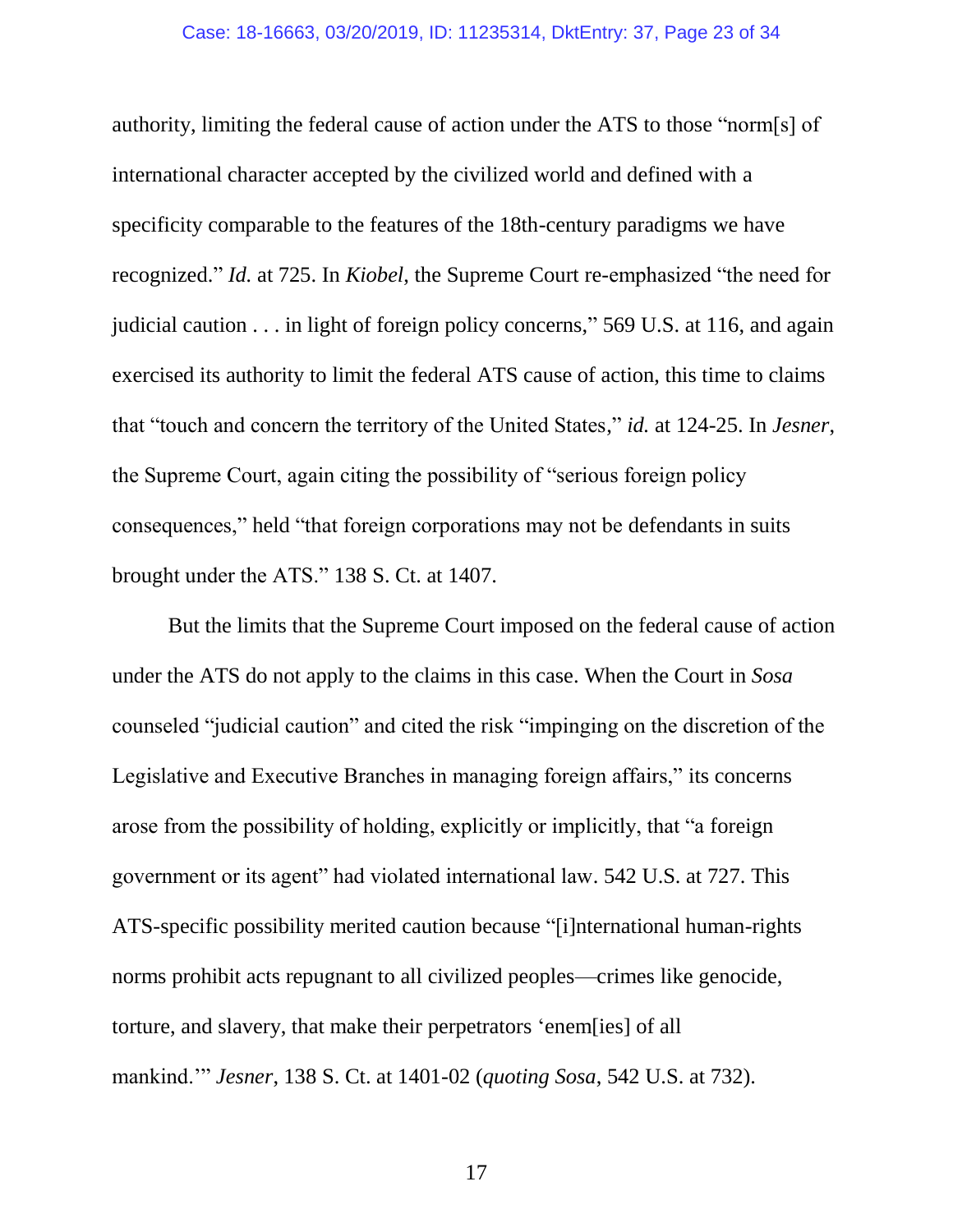In contrast, the Cities do not allege any violations of international law that might brand the Defendants as "enemies of all mankind." Nor do their claims implicate the conduct of, or U.S. diplomatic relations with, foreign governments. The Cities' claims merely ask the Defendants to bear some of the costs of their profit-making activities, which would otherwise have to be borne by the Cities and their taxpayers. Internalizing such costs would in no way hinder the U.S. or foreign governments from addressing climate change in whatever ways they deem appropriate. The reasons for "judicial caution" identified in the Supreme Court's ATS cases are absent in this context.

Further, these ATS cases involved the creation of a "new cause of action" under a federal statute. *Sosa*, 542 U.S. at 725. The Cities have not asked the district court to create or expand any new federal cause of action. The Cities have simply asked the district court to apply *existing* causes of action that are already available under the laws of California. Concerns that the law-making authority authority of the federal courts should be limited are thus inapposite. To the contrary, this case raises serious questions about the authority of a federal court to *refuse* to apply the applicable law of a state. *Cf. Erie R.R. Co. v. Tompkins*, 304 U.S. 64 (1938). While federal courts have authority to shape federal common law causes of action, as the Supreme Court has done in the ATS cases, they have no authority to modify or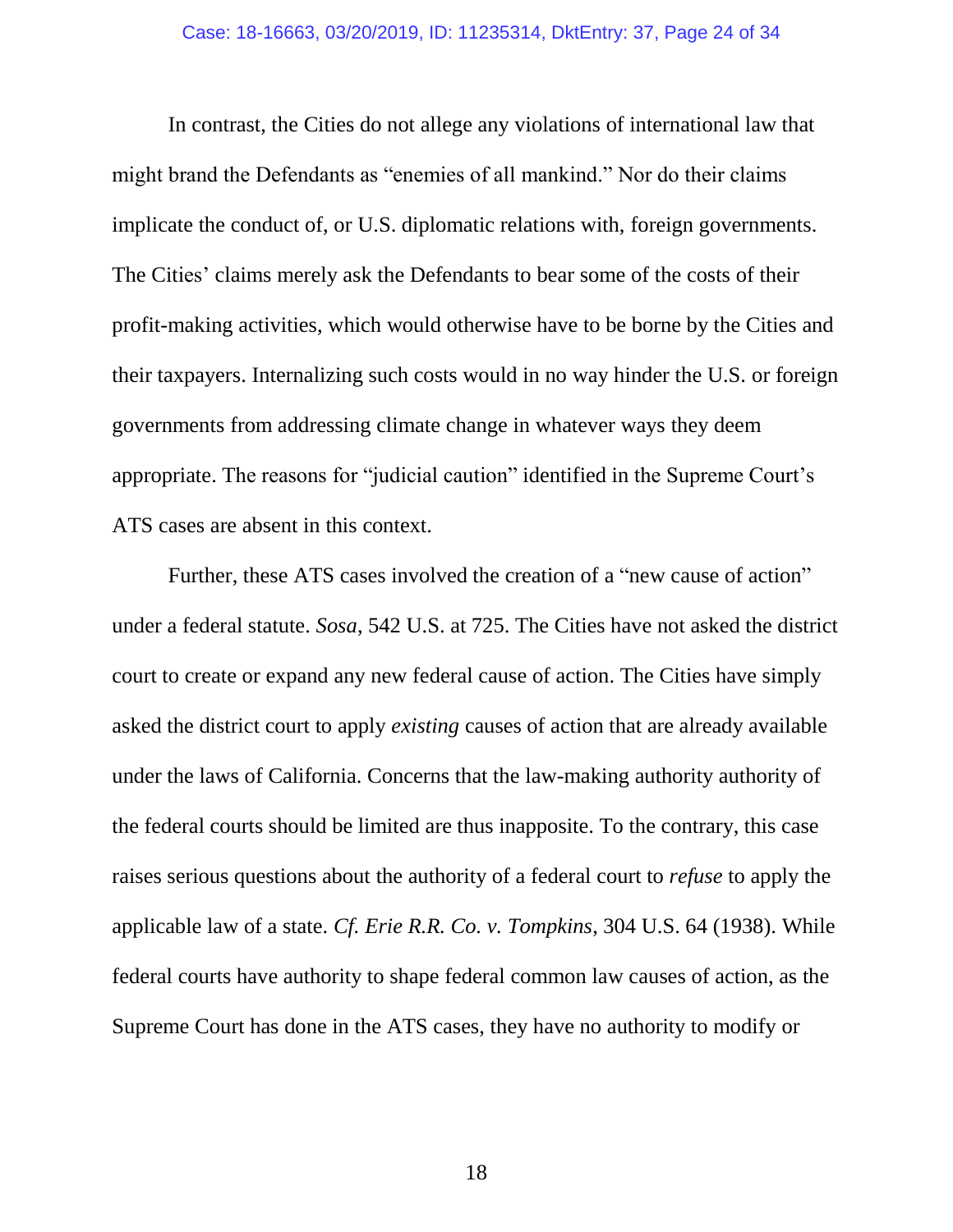limit causes of action that exist under state law, as that power is reserved to the states.

### <span id="page-24-0"></span>**B. Foreign Relations Concerns Can Preempt the Application of State Law Only in Limited Circumstances Not Present Here.**

Broadly stated, the question of "foreign affairs" preemption asks whether "an exercise of state power that touches on foreign relations must yield to the National Government's policy." *Garamendi*, 539 U.S. at 413. Foreign affairs preemption actually includes two related but distinct doctrines, each with its own requirements: "field preemption" and "conflict preemption." *Id*. at 419 n.11. Field preemption considers whether, even absent a conflict with any federal act having the power of law, state law intrudes upon federal prerogatives in the field of foreign policy. *Id.* Conflict preemption considers whether state law interferes with a particular federal law. *Id.* Neither is applicable here.

Under *Garamendi*, field preemption cannot apply to generally applicable laws within a state's "traditional competence," even if the law "affects foreign relations." *Id.* at 419 n.11. Otherwise, in a globalized world, such unspecified foreign relations considerations could preempt much of state law that is within the ordinary competence of state courts and legislatures. Thus, field preemption applies only where a state "take[s] a position on a matter of foreign policy with no serious claim to be addressing a traditional state responsibility." *Id*.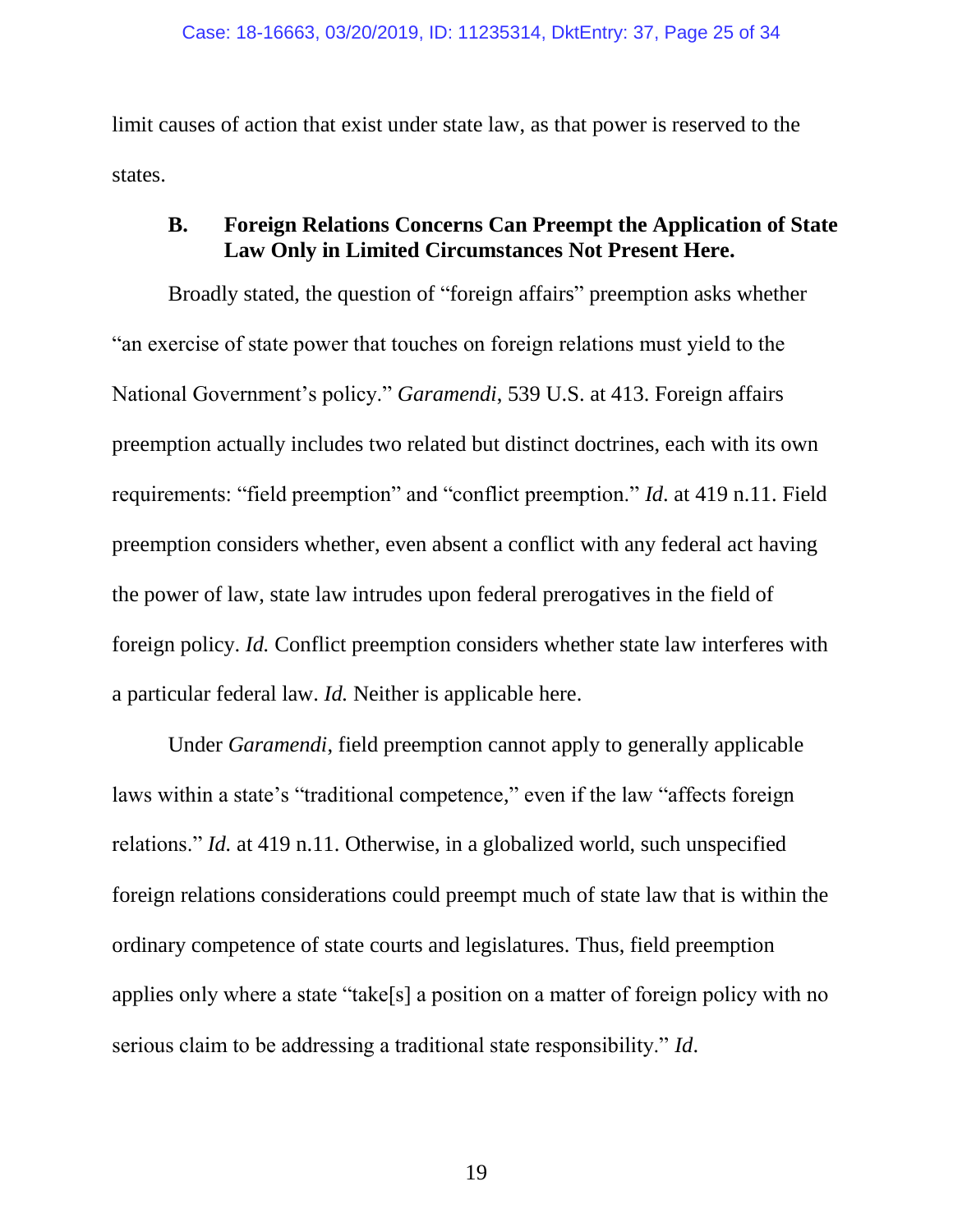The Supreme Court's analysis in *Garamendi* clarified the foreign affairs field preemption doctrine that had been introduced in *Zschernig v. Miller*, 389 U.S. 429 (1968). In *Zschernig*, the Supreme Court invalidated an Oregon escheat statute that conditioned the rights of non-resident aliens to inherit certain property in Oregon on what the laws of the alien's country said about U.S. citizens' inheritance rights. 389 U.S. at 430-31. The majority observed the danger of allowing states "to establish [their] own foreign polic[ies]" and held that "even in absence of a treaty, a State's policy may disturb foreign relations" and "must give way if [it] impair[s] the effective exercise of the Nation's foreign policy." *Id.* at 440-41. In concurrence, Justice Harlan criticized the majority's rule as overbroad, arguing that "[s]tates may legislate in areas of their traditional competence even though their statutes may have an incidental effect on foreign relations." *Id.* at 459 (Harlan, J., concurring). In *Garamendi,* the Supreme Court clarified the respective roles of field preemption and conflict preemption in foreign affairs by, on the one hand, proscribing general foreign policymaking by states while, on the other, applying the conflict preemption doctrine where states legislate in their areas of "traditional state responsibility." 539 U.S. at 419 n.11.

California's law of public nuisance undoubtedly addresses an area of "traditional state responsibility" under *Zschernig* and *Garamendi*. The Cities are not seeking to regulate the sale of fossil fuels, but simply to obtain funds to abate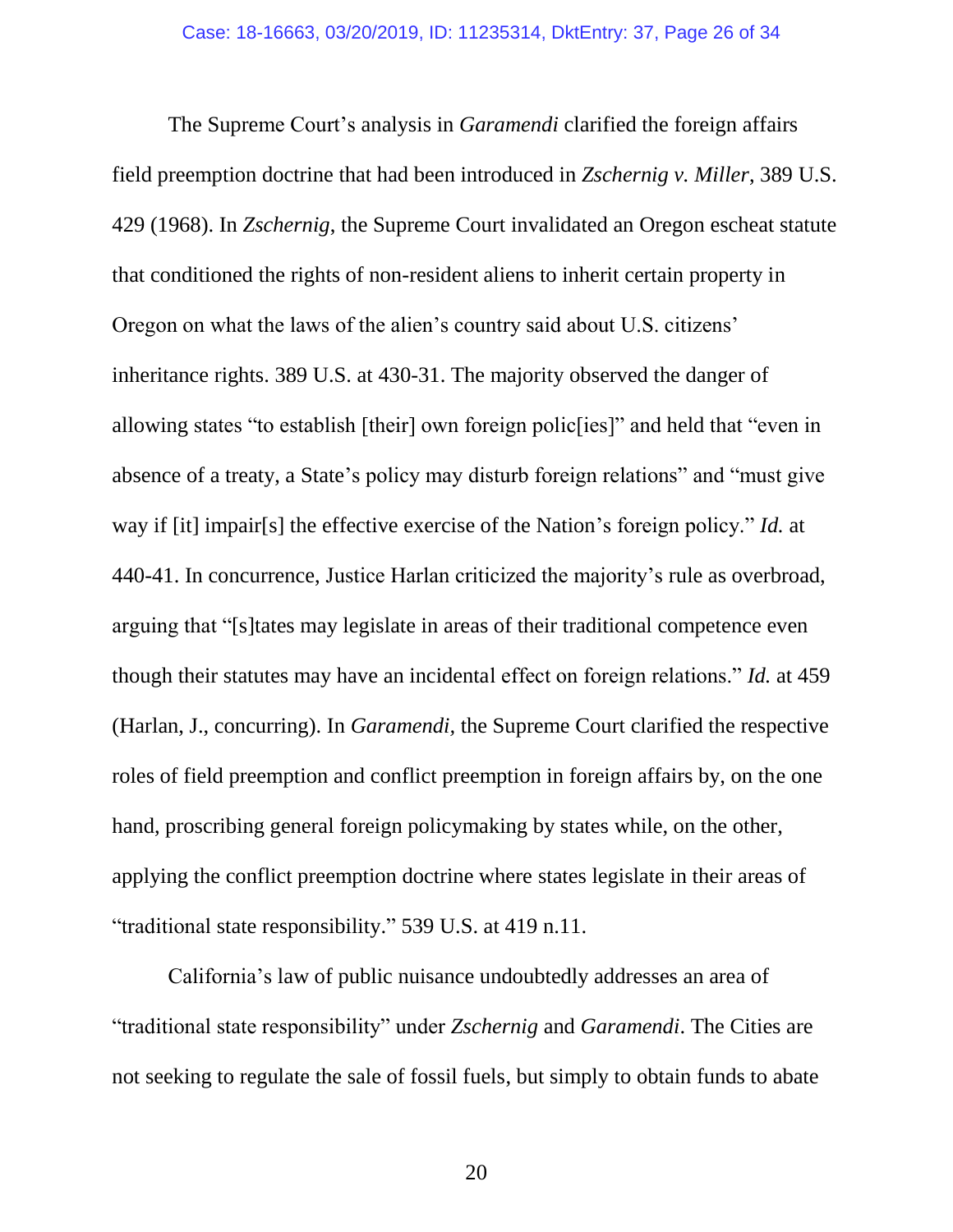#### Case: 18-16663, 03/20/2019, ID: 11235314, DktEntry: 37, Page 27 of 34

the injuries caused to their local property. Thus, there can be no field preemption in this case; only conflict preemption could be at issue.

Upon inspection, no conflict preemption issue arises here either. Conflict preemption applies only where state law interferes with an affirmative federal act that is "fit to preempt" state law. *Garamendi*, 539 U.S. at 416, 418-19. Federal acts that do not have the force of law cannot preempt state law. *S. Pac. Transp. Co. v. Pub. Util. Comm'n*, 9 F.3d 807, 812 n.5 (9th Cir. 1993) ("rules [that] do not have the force of law . . . cannot preempt [state law]"); *see also Wabash Valley Power Ass'n v. Rural Electrification Admin.*, 903 F.2d 445, 454 (7th Cir. 1990) ("We have not found any case holding that a federal agency may preempt state law without either rulemaking or adjudication."). General federal foreign policy—even "plainly compelling" foreign policy interests of a "sensitive" nature—cannot displace state law without some law-making authority having been exercised by federal authorities. *Medellin v. Texas,* 552 U.S. 491, 523-24 (2008).

In *Medellin*, the federal government argued that, with respect to a Mexican national on death row, Texas courts had to follow a decision of the International Court of Justice. The Government urged that state law had to yield to federal interests in compliance with international treaties, the need to protect relations with foreign governments, and the need to demonstrate "commitment to the role of international law." 552 U.S. at 524. Yet the Supreme Court held that there was no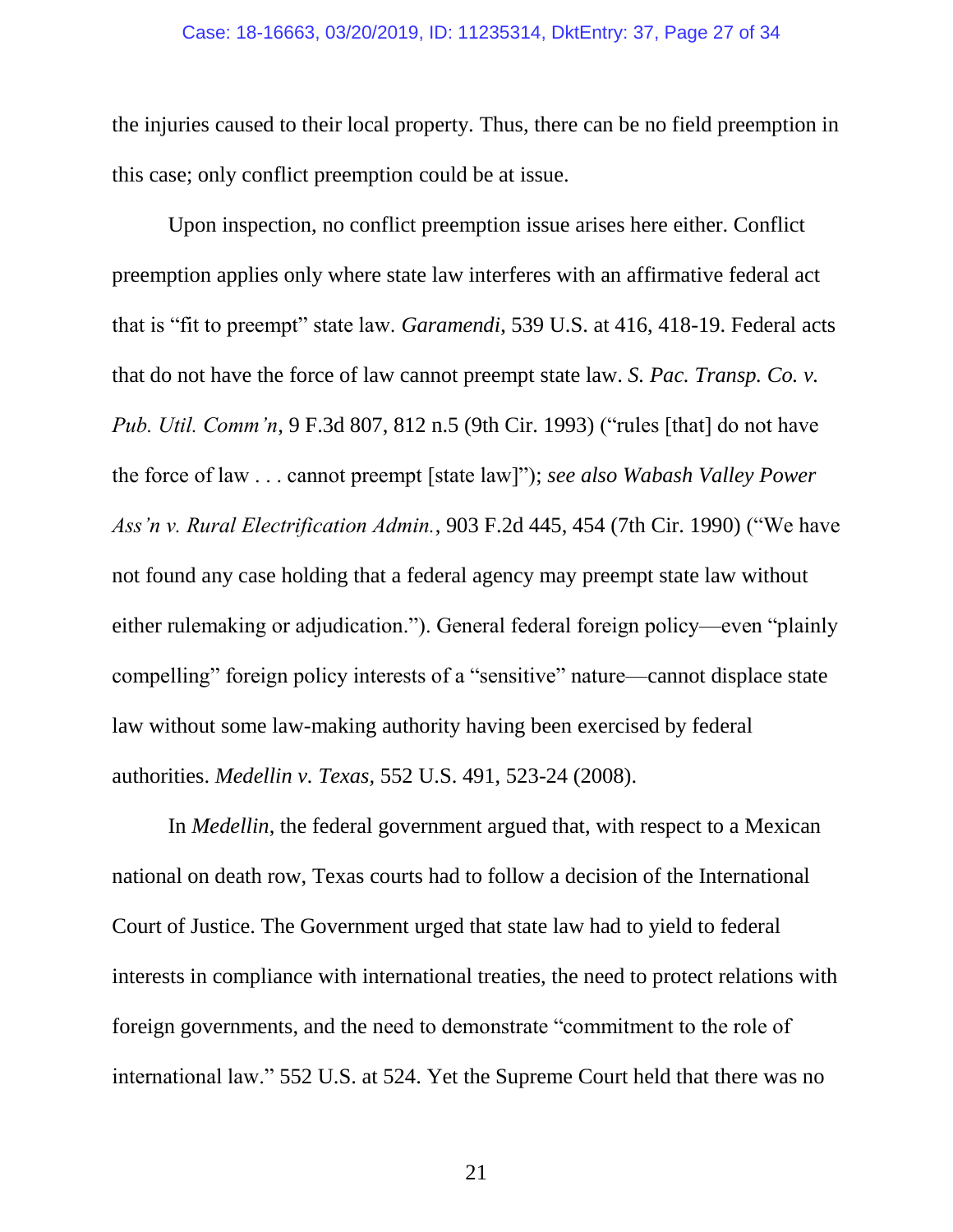federal law with the authority to preempt "generally applicable" state law. *Id.* at 498-99.

The district court here articulated no foreign policy concerns that rise even to the level of those presented in *Medellin*, let alone any federal acts that carry the force of law and are therefore "fit to preempt" state law under *Garamendi*'s conflict preemption test. Instead, the district court simply observed that the claims here "implicate the interests of countless governments, both foreign and domestic" and are "the subject of international agreements." 325 F. Supp. 3d at 1026. Such vague, speculative concerns with respect to foreign policy matters on which judges are not experts are plainly insufficient to preempt generally applicable state law.

If the opposite were true, "foreign policy consequences" or the fact than an issue is "the subject of international agreements" could be invoked to preempt valid state initiatives on grounds of "judicial caution," even where states undeniably act within their "traditional competence," *Garamendi*, 539 U.S. at 419 n.11, to protect their citizens, residents, and property from local injury caused by actions that may also have foreign impacts. Under this logic, state civil suits against foreign corporations in the United States for violations of state labor law might be deemed precluded because of U.S. membership in the International Labour Organization. State civil suits against foreign corporations for violations of discrimination law might be deemed precluded because of U.S. ratification of the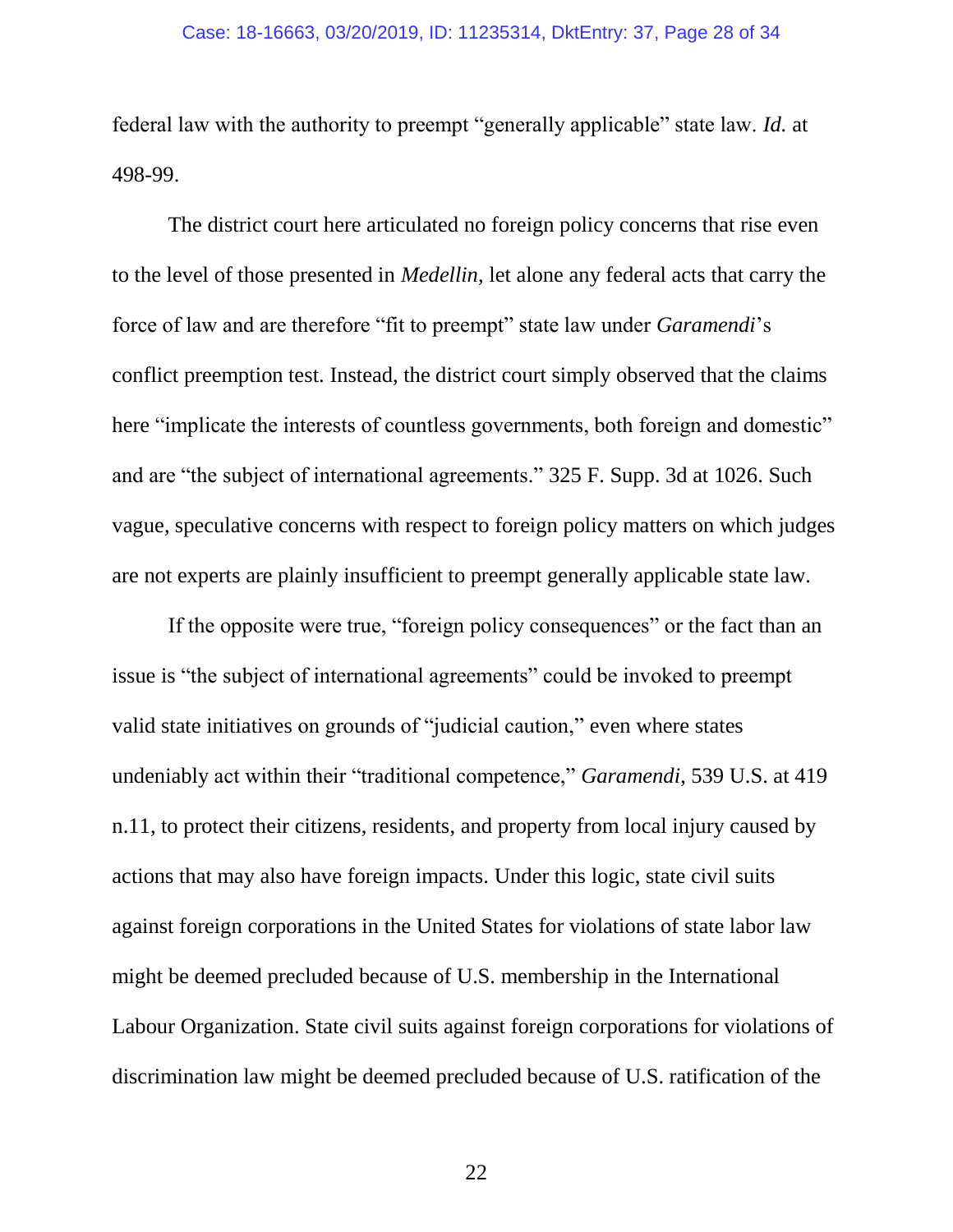International Convention on the Elimination of All Forms of Racial

Discrimination, *adopted* Dec. 21, 1965, 660 U.N.T.S. 195. And the state common law tort of false imprisonment might be significantly narrowed because of U.S. ratification of the Optional Protocol to the Convention on the Rights of the Child on the Sale of Children, Child Prostitution and Child Pornography, *adopted* May 25, 2000, 2171 U.N.T.S. 227. Under the district court's reasoning, it is hard to know where this kind of unmoored federal preemption of valid state initiatives would end. The path of "judicial caution" cannot lead to preemption of state law based on speculation. Instead, judicial caution must only preempt state law when there is an actual conflict with federal law made by the political branches of government. No such conflict has been alleged here.

Foreign affairs preemption thus supports neither the district court's refusal to remand this case to state court nor its dismissal of the case for failure to state a  $claim<sup>5</sup>$ 

 $<sup>5</sup>$  If this Court finds that the Cities' claims are governed by state common law, any</sup> defense of preemption should be addressed by the state court on remand. *Tingey v. Pixley-Richards West, Inc*., 953 F.2d 1124, 1130 (9th Cir. 1992) ("[I]n the case of a pleaded state cause of action in state court, a defendant must raise federal preemption as a defense in the state cause of action, and seek redress for any erroneous rulings on the preemption issue in the state court system first.").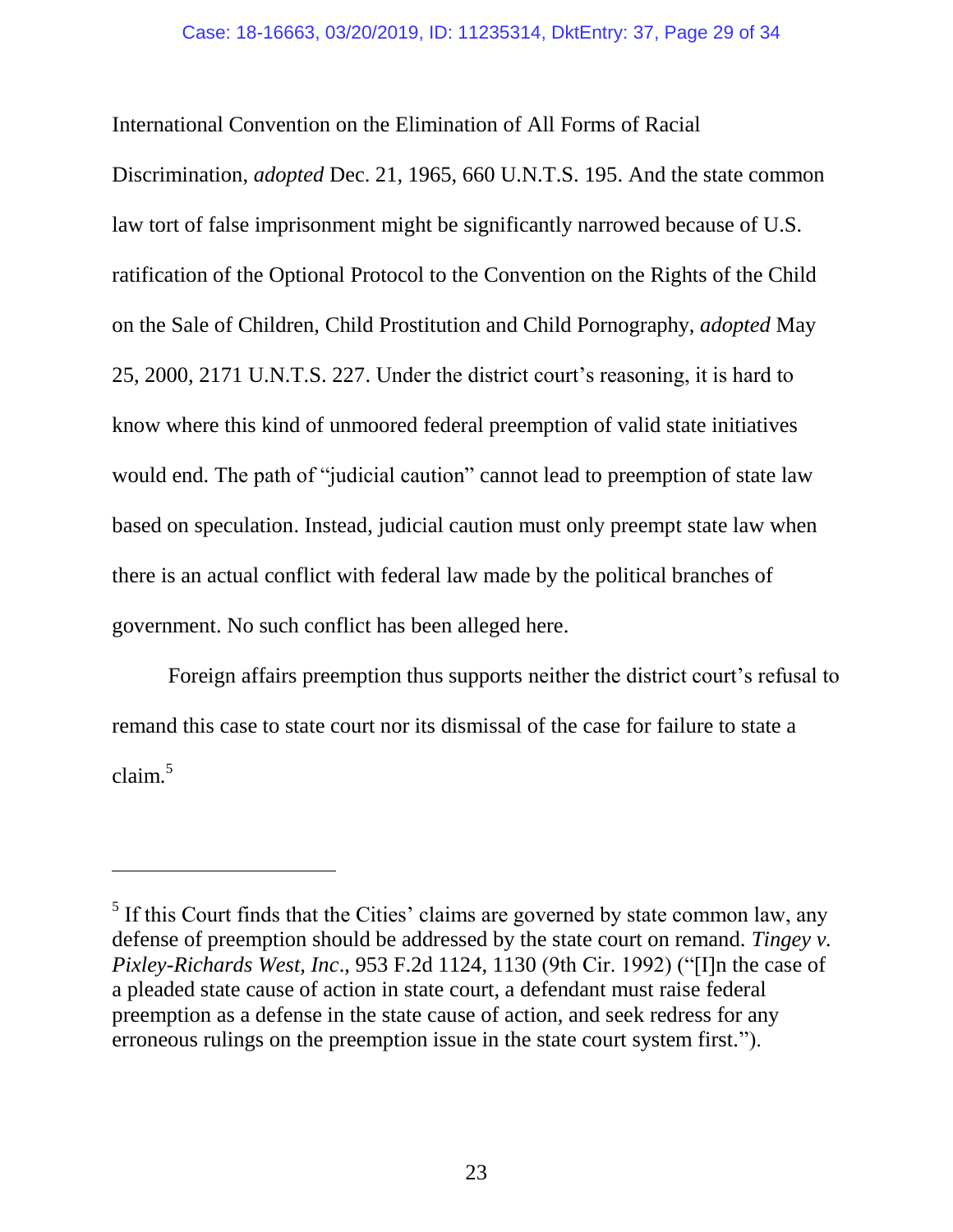### **CONCLUSION**

<span id="page-29-0"></span>For the foregoing reasons, *amici curiae* urge the Court to reverse the district court's decision to the extent that it dismissed the Cities' claims because of either the presumption against extraterritoriality or foreign affairs concerns and to remand the case to state court.

<span id="page-29-1"></span>

Dated: March 20, 2019 Respectfully submitted,

s/ *Michael R. Lozeau* Counsel for *Amici Curiae* Sarah H. Cleveland, Zachary D. Clopton, William S. Dodge, Kermit Roosevelt III, Symeon C. Symeonides, and Christopher A. Whytock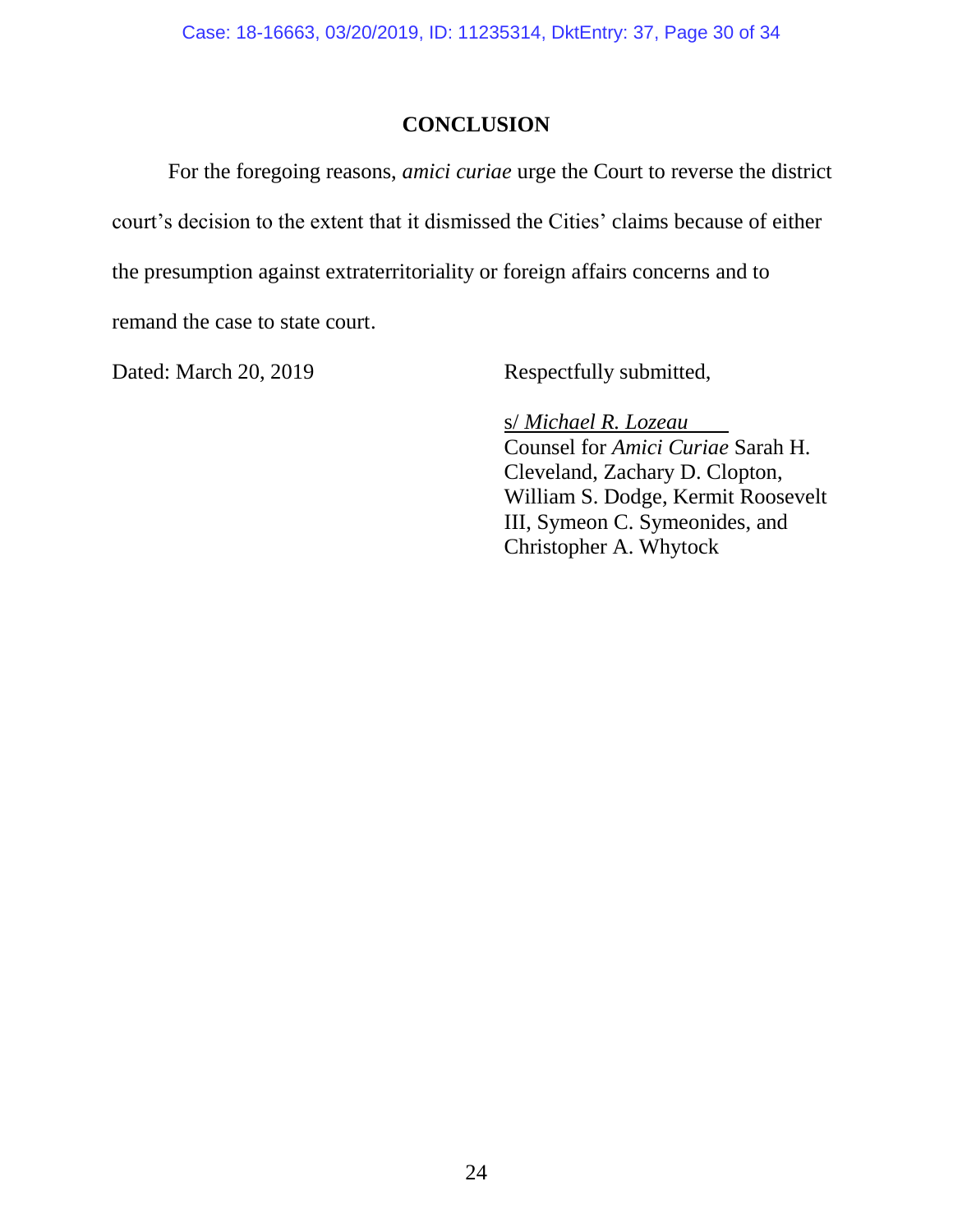### **APPENDIX**

### **LIST OF** *AMICI CURIAE***\***

1. Sarah H. Cleveland is Louis Henkin Professor of Human and Constitutional Rights at Columbia Law School. She served as a Coordinating Reporter for the American Law Institute's *Restatement (Fourth) of Foreign Relations Law*. Her publications include *The* Kiobel *Presumption and Extraterritoriality*, 52 Colum. J. Transnat'l L. 8 (2013), and Crosby *and the "One-Voice" Myth in U.S. Foreign Relations*, 46 Vill. L. Rev. 975 (2001).

2. Zachary D. Clopton is Associate Professor at Cornell Law School. His publications include *Diagonal Public Enforcement*, 70 Stan. L. Rev. 1077 (2018), and *Replacing the Presumption Against Extraterritoriality*, 94 B.U. L. Rev. 1 (2014).

3. William S. Dodge is Martin Luther King, Jr. Professor of Law at the University of California, Davis, School of Law. He served as a Co-Reporter for the American Law Institute's *Restatement (Fourth) of Foreign Relations Law* and currently serves as an Adviser for its *Restatement (Third) of Conflict of Laws*. His publications include *International Comity in American Law*, 115 Colum. L. Rev.

<sup>\*</sup> Institutional affiliations for identification purposes only.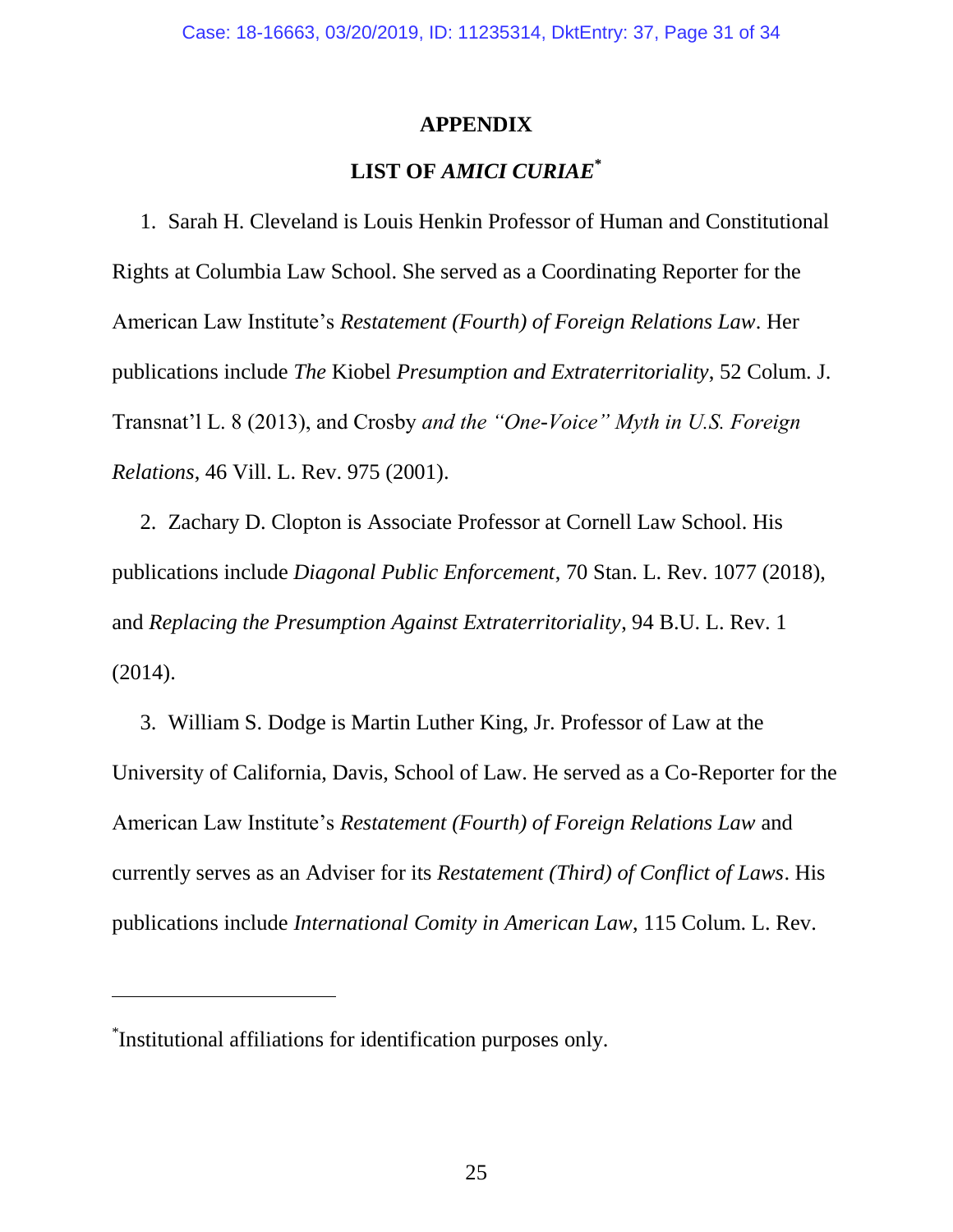2071 (2015), and *The Presumption Against Extraterritoriality in Two Steps*, 110 AJIL Unbound 45 (2016).

4. Kermit Roosevelt III is Professor of Law at the University of Pennsylvania. He currently serves as the Reporter for the American Law Institute's *Restatement (Third) of Conflict of Laws*. His publications include *Conflict of Laws: Cases, Comments, Questions* (West 9th ed. 2013) (with Herma Hill Kay & Larry Kramer) and *Choice of Law in Federal Courts: From* Erie *and* Klaxon *to CAFA and* Shady Grove, 106 Nw. U. L. Rev. 1 (2012).

5. Symeon C. Symeonides is Dean Emeritus and Alex L. Parks Distinguished Chair in Law at the Willamette University College of Law. He drafted the choiceof-law codifications for Louisiana and Oregon and currently serves as an Adviser for the American Law Institute's *Restatement (Third) of Conflict of Laws*. His publications include *Conflict of Laws* (West 6th ed. 2018) (with Peter Hay, Patrick J. Borchers & Christopher A. Whytock) and *Oxford Commentaries on American Law: Choice of Law* (Oxford University Press 2016).

6. Christopher A. Whytock is Professor of Law and Political Science at the University of California, Irvine, School of Law. He currently serves as an Associate Reporter for the American Law Institute's *Restatement (Third) of Conflict of Laws*. His publications include *Conflict of Laws* (West 6th ed. 2018)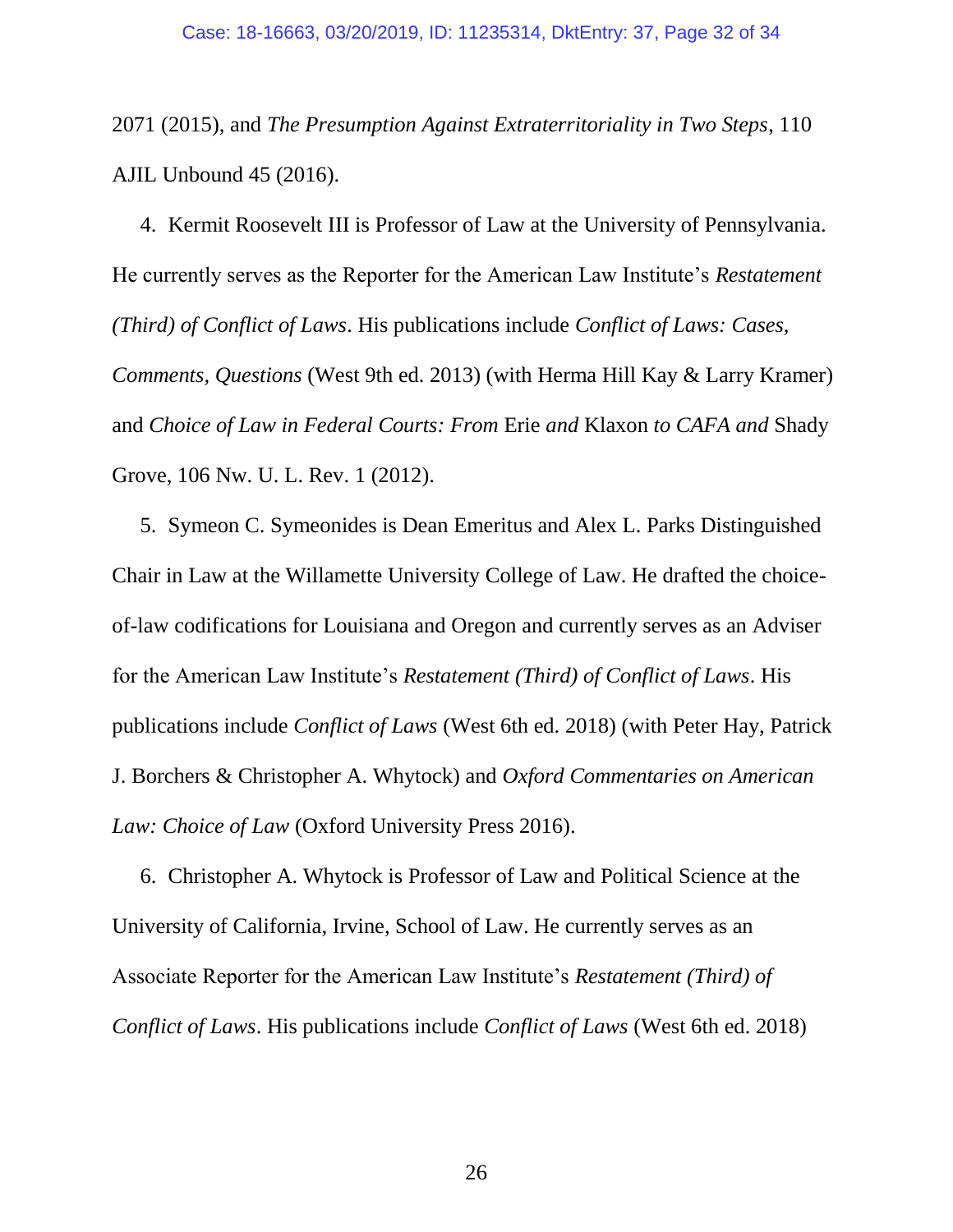(with Peter Hay, Patrick J. Borchers & Symeon C. Symeonides) and *Myth of Mess? International Choice of Law in Action*, 84 N.Y.U. L. Rev. 719 (2009).